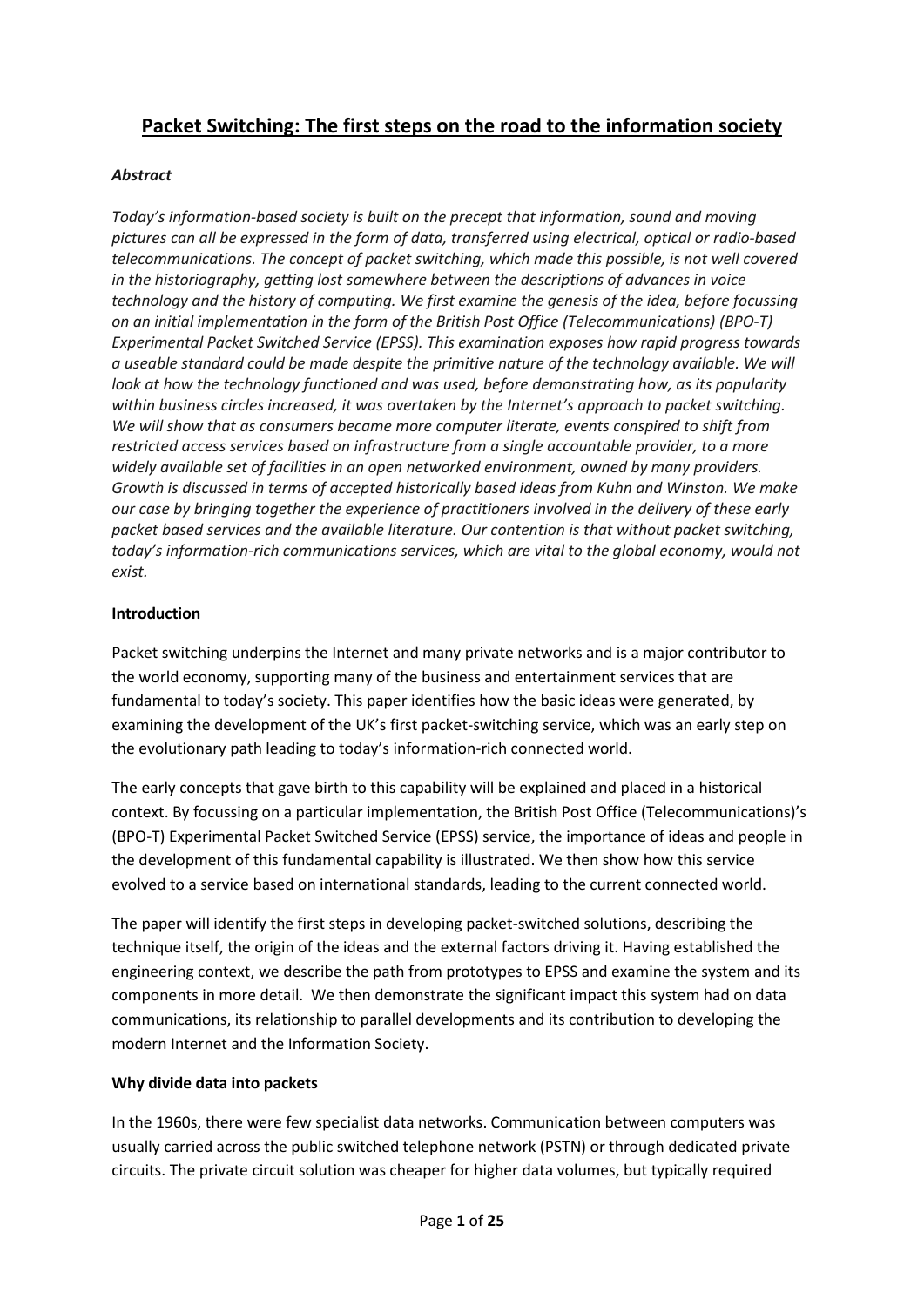point-to-point connections on a one-to-one basis. This was expensive and networks could be complex to manage.







One solution to this was packet switching, as illustrated in figure 1, which was independently devised by Paul Baran in the USA and Donald Davies in the UK [Abbate, 1999; Kirstein, 2009; Rutter 2005, pp 2-3; Naughton 2000, pp 92-95].

Baran, who worked for American defence contractor RAND, adapted store and forward messaging, a technique used in telegraph and telex systems. Message switching devices (or nodes) would temporarily store a message before passing it onto the next node in the chain connecting users, eliminating losses in signal strength with transmission distance. Message switches also allowed a single telex machine to connect to other telex machines on the network, based on the necessary route being set up between the two end points, analogous to setting up a call in the telephone network [Abbate, 1999].

Baran's innovation was to segment the message into smaller sections and route these based on information, known as headers, added to each packet. The message switches' role would be taken by a network of small and relatively inexpensive minicomputers, connected to each other using standard telecommunications links. Small packets would improve the queuing characteristics of the network, making recovery from transmission errors more efficient and permitting faster transmission though use of multiple routes [Kirstein, 2009; Roberts, 1978].

These ideas were driven by the needs of a defence-based organisation during the cold war and, since survivability was vital, the nodes could be sited away from centres of population that would be military targets. The routeing capabilities of the nodes would also provide alternative paths between network end points, reducing the impact of anticipated heavy damage [Abbate, 1999].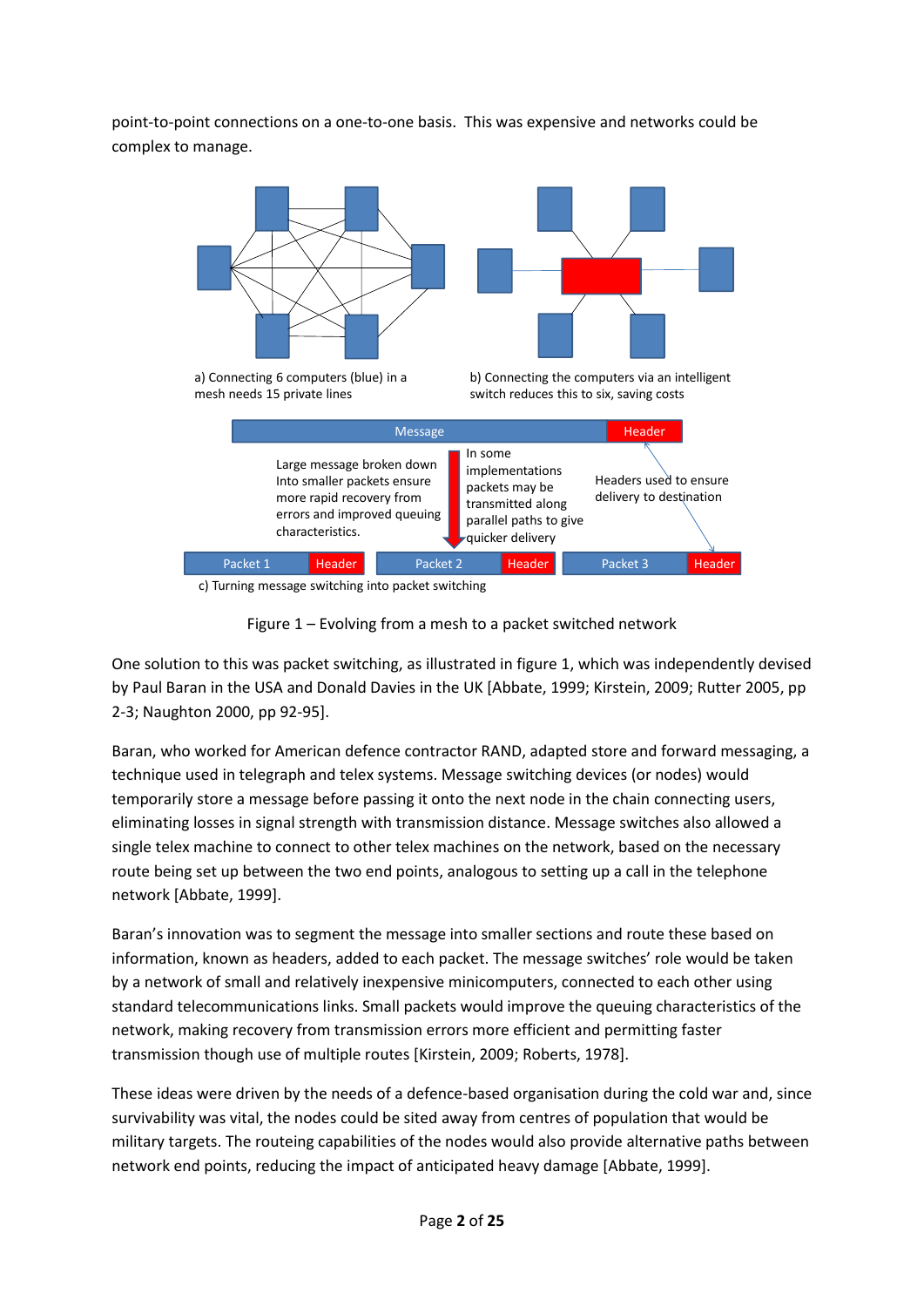The UK government was concerned about the widening technology gap with the USA. Their focus was on exploiting the "the white heat of the scientific revolution" supported by the Ministry of Technology. Labour wanted to redirect research and development activities away from military projects towards civilian industry [Abbate, 1999], from civil aerospace and nuclear power to other sectors and to migrate from government laboratories to the private sector. The change was interpreted in terms of Britain, rather than not being innovative, lacking a strong industrial organisation, good management and attention to application [Edgerton, 2002].

Davies, a computer scientist at the UK's National Physical Laboratory (NPL), was interested in interactive time -sharing systems, which were limited by inadequate data communications. He knew of message switching in the telegraph system and proposed dividing messages into standard sized packets and having a network of small computers to route packets based on information carried in packet headers. This technique, which he called packet switching [Pelkey, 1988; Roberts, 1986] was expected to bring down costs. Following public presentation of his ideas, in late 1965 and early 1966, Davies became aware of Baran's work [Abbate, 1999; Pelkey, 1988].

Since an important stimulus to the EPSS work came from the work at NPL, we begin the assessment of the journey from concept to an implementable network, by starting with the NPL development.

## **The journey from the laboratory**

In December 1965, Davies proposed that the BPO-T should build a prototype network; but NPL, which only had resources to build a small prototype network called the Mark 1; this is shown in figure 2. This prototype network was built between 1966 and 1969, providing internal services using 768 K bps channels and was operational by 1970 [Kirstein, 2009]. It covered the NPL site, using a single Honeywell DDP-516 minicomputer, as a packet switch [Kirstein, 2009]. Its development was described at a 1968 conference, two years before similar progress on ARPANET, the precursor to the Internet, was demonstrated [Kirstein, 2009, Roberts, 1978].

Davies would learn of parallel work going on under the US Department of Defense (DoD), funded Advanced Research Project Agency (ARPA) banner at a UK symposium and in 1967. By the end of the 1960s, ARPA had funded a variety of time-sharing computers located at universities and other research sites across the US, which ARPANET was to connect.

Roberts, who managed the ARPANET project, learned of Mark 1 at a 1967 symposium in Gatlinburg in the USA. He adopted Davies' term packet switching and some aspects of the NPL design, when considering the development of ARPANET. The consultancy company Bolt, Beranek and Newman Inc (BBN) was engaged to develop and build the network and Baran was recruited into ARPA in 1967. When it was implemented in December 1969 the ARPANET had 4 nodes [Roberts, 1978].

The UK government favoured collaboration with Europe rather than the USA [Kirstein, 2009, Kelly and Lee, 1978], so engagement with ARPANET was limited to Peter Kirstein's group at UCL. Kirstein highlights that the UK had a more unified approach to research funding, allowing a more integrated, but insular, approach to computer network development, lacking the impetus to the research that ARPA provided.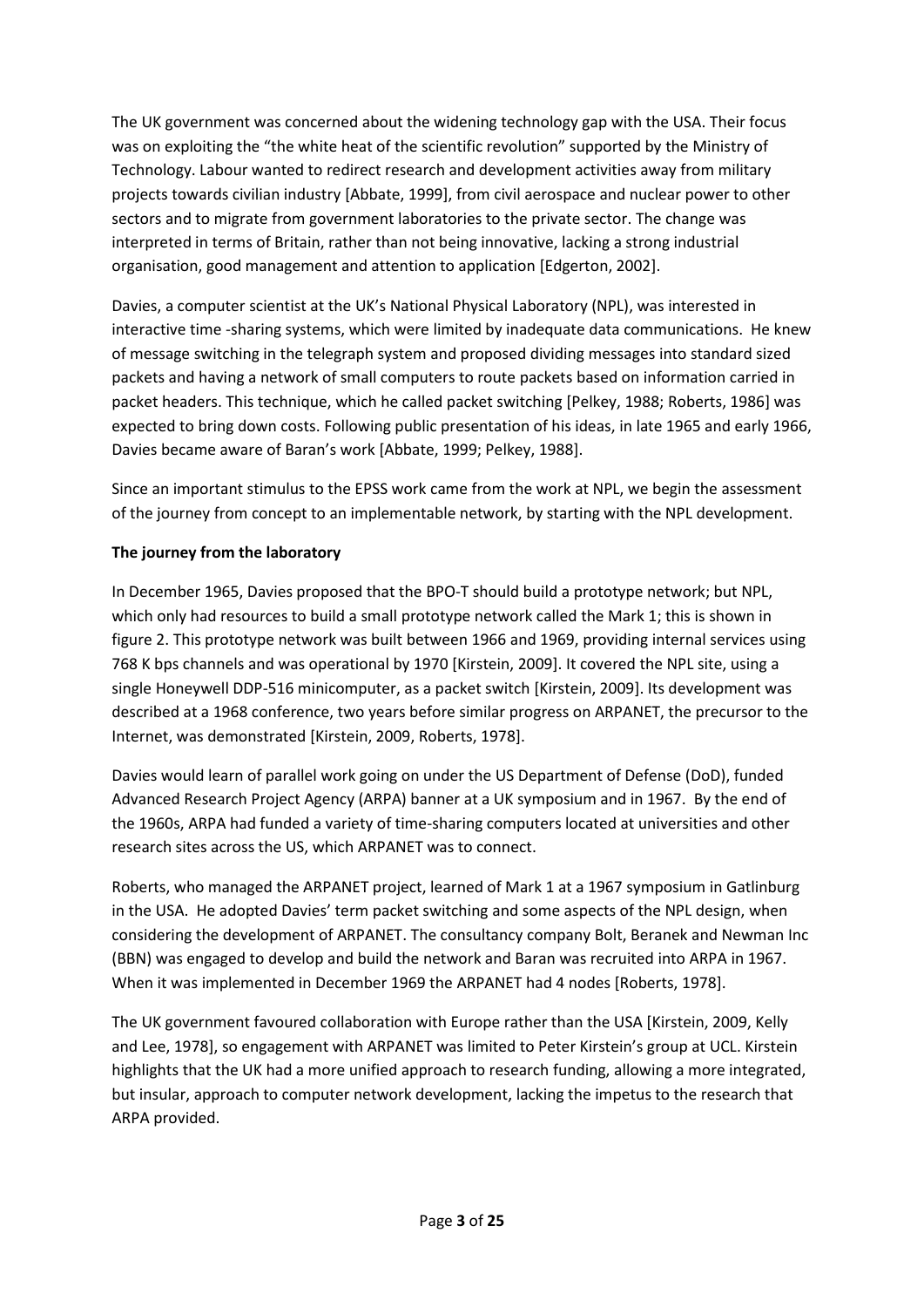



BPO-T staff attended a 1966 lecture by Davies, resulting in the BPO-T showing polite interest, but no serious consideration of packet switching [Pelkey, 1988]. The British equipment manufacturers were less interested; Baran and Roberts faced similar issues in the USA [Roberts, 1986].

Davies maintained good relationships with the BPO-T, who took an independent approach but were lukewarm at senior levels. Stanley Gill of Imperial College was a founder member of the Real Time Club; an organisation that exerted pressure on the BPO-T to improve its provision for data communications [Campbell-Kelly, 1987]. In November 1969, The Real Time Club submitted a proposal to the Postmaster General for an experimental network [Roberts, 1978, Campbell-Kelly, 1987].

This was an unsettling time for the BPO, which was managing the transition from being a Civil Service department to a nationalised industry and faced the spectre of the Carter committee and what it might recommend. Data, although an increasing part of its business, was dwarfed by the growing and investment-hungry voice business, whose switching infrastructure was in need of expensive updating.

The transition to a public corporation gave BPO-T staff more freedom to innovate [Kelly, 2010]. They worked closely with NPL and others, whilst maintaining an independent approach and supported UK academia with transmission facilities allowing connection to overseas networks [Kelly, 2011a].

Scantlebury, one of Davies' team at NPL, was seconded to the BPO-T in 1969, participating in a data communications study. He worked closely with M. A. Smith supervising four data communications-related research contracts. This research fed into a study of an 18-node hypothetical model network in 1970-71 [Williams, 1971; Kirstein, 1974], which recommended a network capable of operating in circuit-and packet switched modes [Williams, 1971]. Gardner of the BPO-T was seconded to NPL, working on the development of a Mark II network.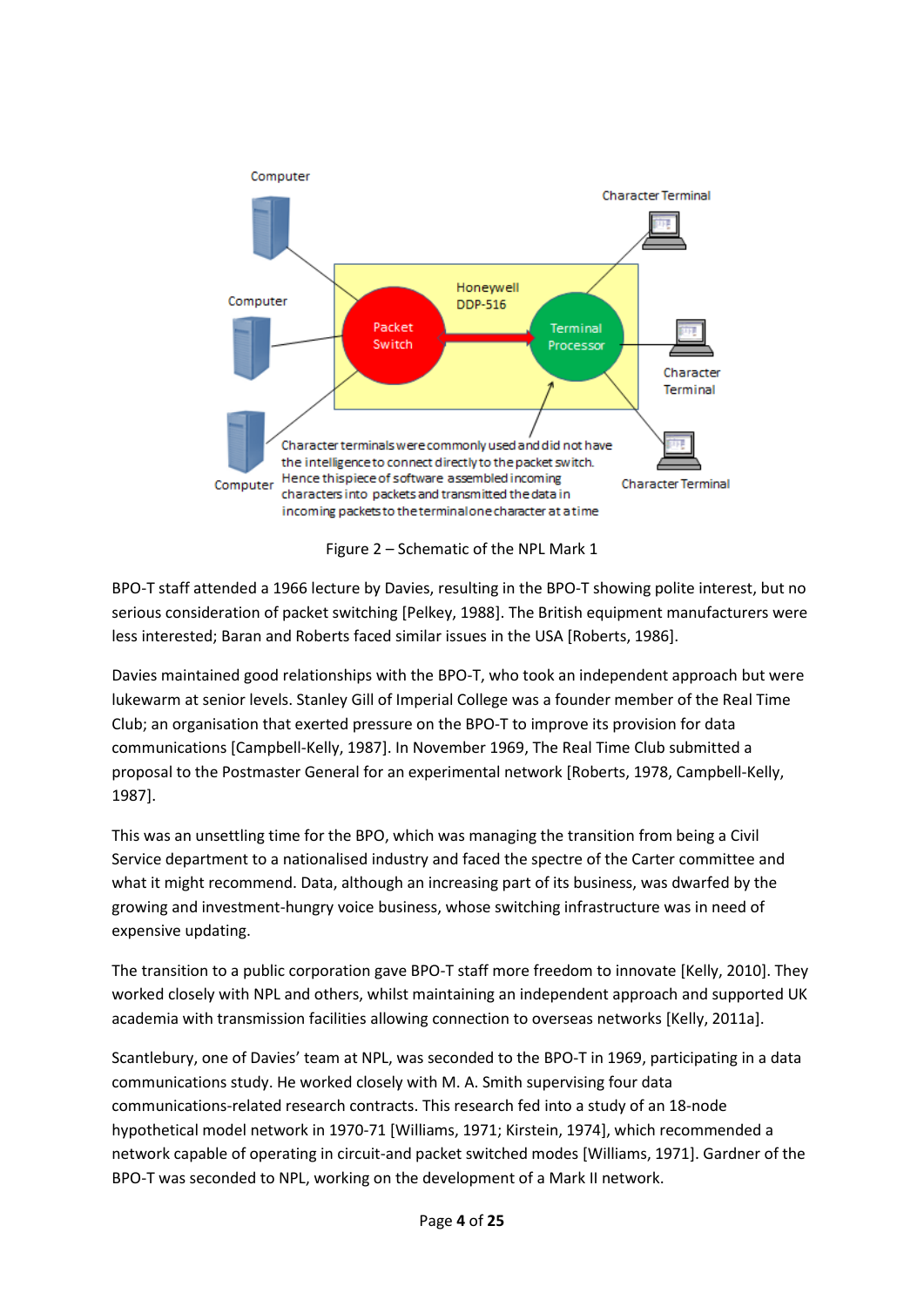Like most communications providers and in-line with CCITT (Comité Consultatif International Téléphonique et Télégraphique – the international body responsible for telecommunications standards) thinking, the BPO-T favoured circuit switched data networks over packet switching but hedged their bets on both technologies. Their 1974, tender for a circuit switched network, yielded responses that were not economically viable and circuit switching development was delayed pending developments, known as System-X, to the switched telephone network. As a result, more impetus was given to consideration of packet switching [Kelly, 2010].

By 1970 the BPO-T started to specify a packet-switched network and in August 1973 an experimental packet network, known as EPSS, was approved [Kelly, 2011a; Kelly, 2011b; Broomfield, 1975]. The UK was the first country to announce a public packet network [Roberts, 1978].

M.A. Smith's team of BPO-T engineers designed a packet-switching protocol for EPSS from basic principles. The contract for development of the hardware and software for the service was placed with Ferranti in August 1973 [Feldman, 1978]: the deal covered 13 Argus 700E computers (shown in figure 3); each with 48 Kbytes of memory, to be housed in three sites, and was worth £750,000 [Aldous, 2013]. The use of a commercial processor allowed an initial experimental capability to be available by the autumn of 1975, reducing the development work required [Hadley and Medcraft, 1974; Marlow-Mann, 1979].

The trial formally started in April 1977, using three Packet Switching Exchanges (PSE) located in Glasgow, Manchester and London, with each PSE consisting of several fully-interconnected packetswitching units (PSUs) and a monitor and control point (MCP) for network control. The PSUs and MCPs were based on the Argus 700E, but the packet line cards for the customer interface were a bespoke development [Marlow-Mann, 1979].



Figure 3 – photograph of a Ferranti Argus implementation (Leo Capaldi - Own work, Public Domain, https://commons.wikimedia.org/w/index.php?curid=5946200)

Users were not billed for data usage, but tariffs were devised and dummy bills issued [Kelly, 2011a]; the BPO reserving the right to charge in line with such tariffs. Prospective charges were higher than expected, potentially deterring customers from taking the service [Pelkey, 1988]. Early experience was obtained in 1974 from collaboration between NPL and the Computer Aided Design Centre,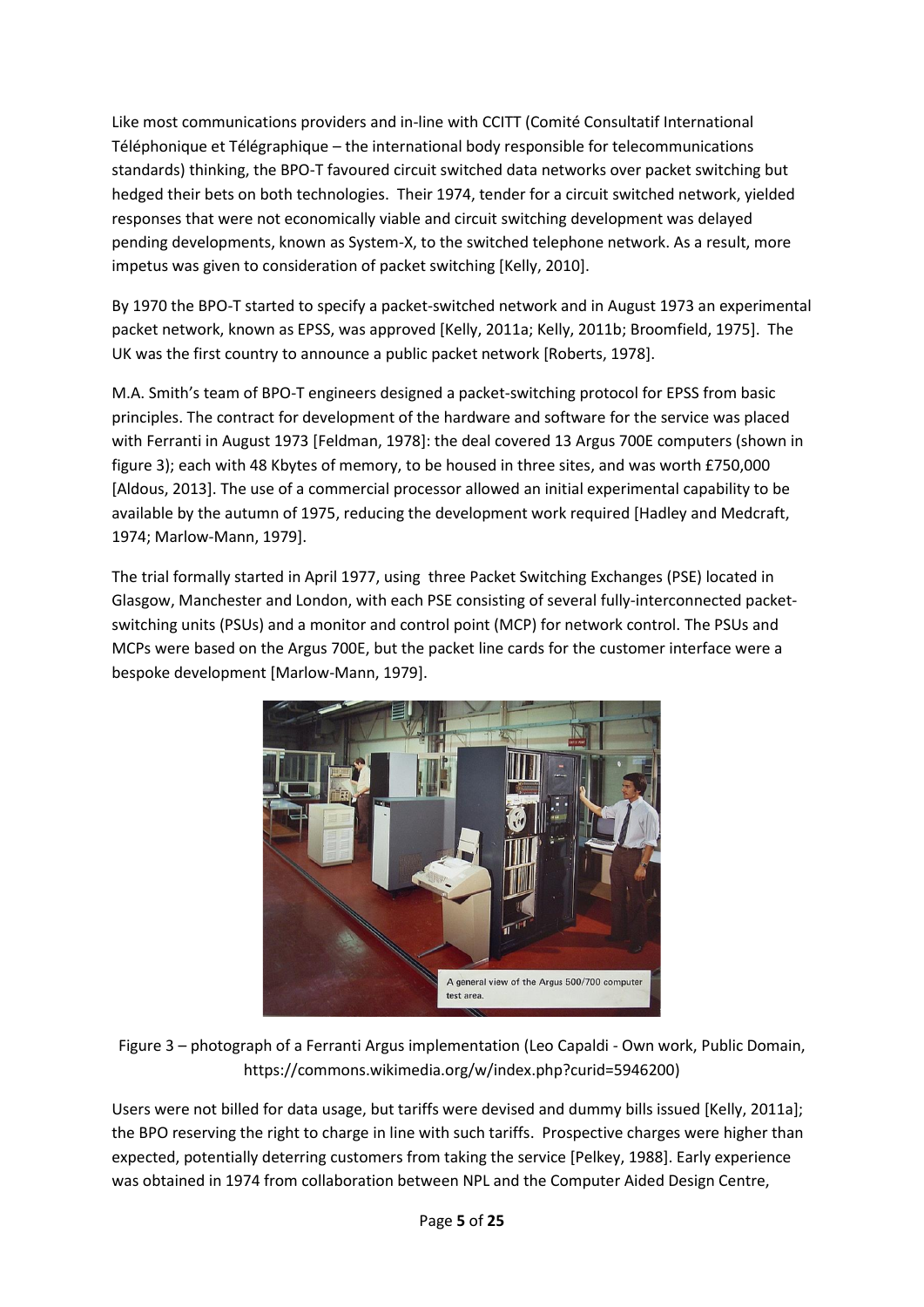Cambridge, using EPSS protocols and by 1st March 1976, there were 40 trial participants [Després, 2010; Burgess and Lockwood, 1976].

As is typical with new and novel projects, Ferranti struggled to deliver the hardware and software for EPSS. The service initially had restricted hours of use and limited functionality and resilience, but scope and performance increased as Ferranti's software improved. For the initial release the average PSU failure rate was one fault every 90 minutes [Marlow-Mann, 1979]. The network was sufficiently stable to allow customers full access by 25th April 1977 and Ferranti delivered the final software in 1978, enabling the release of test hardware, which was used to allow dual-processor hot-standby operation and greater resilience at the London PSE.

Development was divided into four phases: provisional service from November 1975, the launched trial using evolving and reduced network equipment from April 1977; service using the final system software, from November 1977; and introduction of full network facilities in London from February 1978 [Marlow-Mann, 1979].

The experience with EPSS put the BPO-T in a strong position to influence the direction of the emerging international standard, X.25 [Campbell-Kelly, 1987; Feldman, 1978], which was ratified in October 1976. The progress in defining the protocol was rapid and it would ultimately replace the EPSS technology as the BPO-T's preferred packet switching solution [Kelly, 1981].

In 1976, a government inquiry examining data networks, emphasising national economic and social factors, confirmed the importance of such a network [Rutter 2005, p24; Linge, 2013]. After two years deliberating, it recommended the development of a national packet switched network, to be provided by the BPO-T and compatible with international standards [Rutter 2005, p24; Campbell-Kelly, 1987; Bright and Smith, 1975]. This fitted, with the plans that the BPO-T had announced for its Packet Switched Service PSS [Bright and Smith, 1975].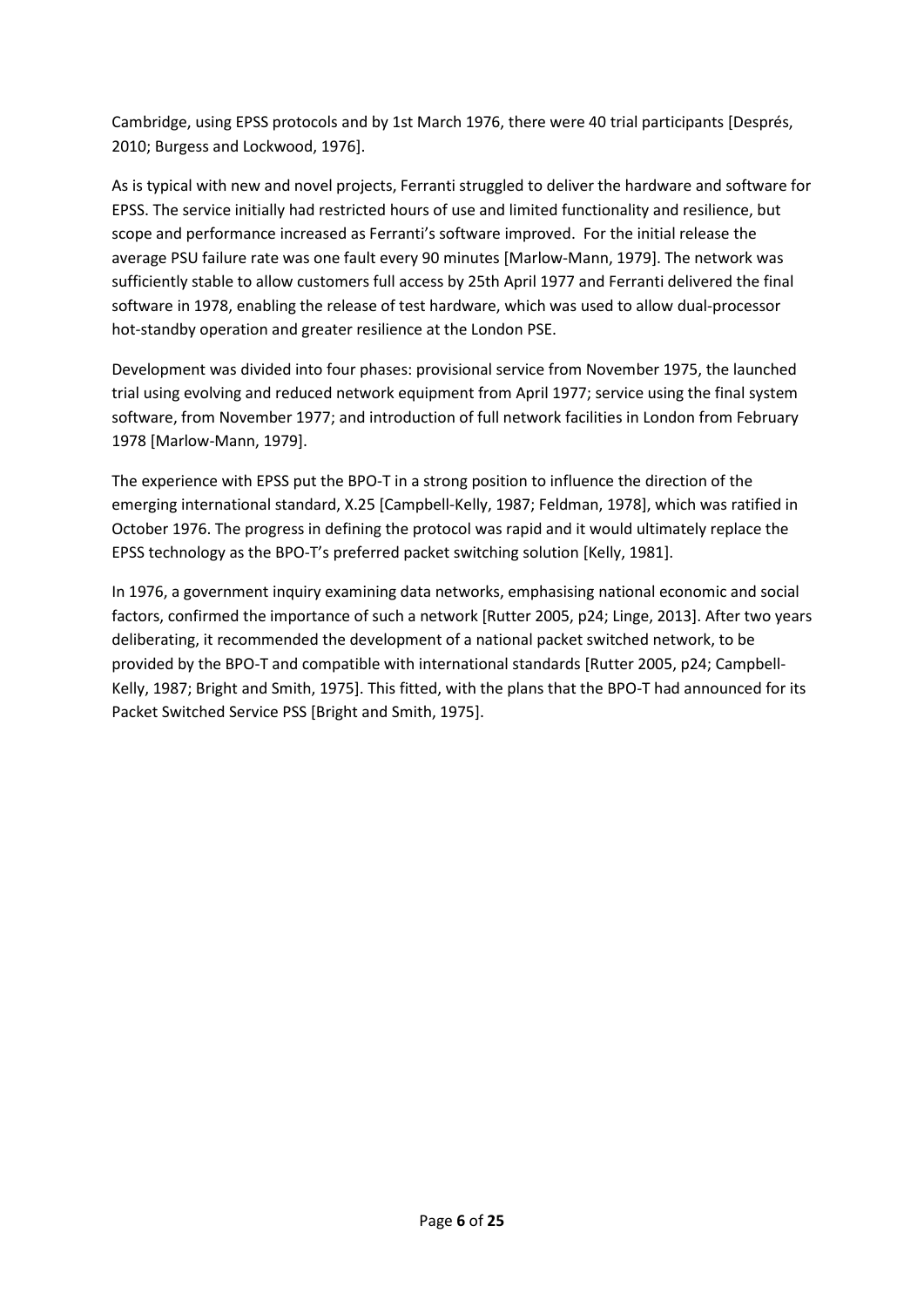#### **EPSS – the hardware and software**

The Argus 700E processor, an example of which is shown in figure 4, was a 16 bit-word machine capable of addressing 64K words of memory and up to six input/output processors or channels. Each PSU comprised dual processor boards, four memory boards housing 16k words of ferrite core memory and peripheral cards. Each Argus configuration initially had 48K of core store (later expanded to 64K), two fast multiplexor (TFX) channels, and a processor interconnection channel (PIC). Processors could be arranged in live and standby pairs to provide resilience. The standby processor was continuously updated with system statistics and packet information but was isolated from the line equipment by the on-line processor which on failure allowed it to take over packet processing.



Figure 4 – Ferranti Argus 700 at the National Museum of Computing, photograph Nigel Linge

Three PSUs were installed in the London PSE, each with duplicated processors, for high availability, as shown in figure 5. Two PSUs were provided at Manchester and one in Glasgow, based on single processor configurations. The reliability and operational aspects of duplicated and non-duplicated systems could therefore be compared. A fourth node in Gresham St, London provided a billing capability and had a 10 Mbyte exchangeable hard disk drive, connecting to EPSS via a 2400 bit/s packet link [Hadley and Medcraft, 1974].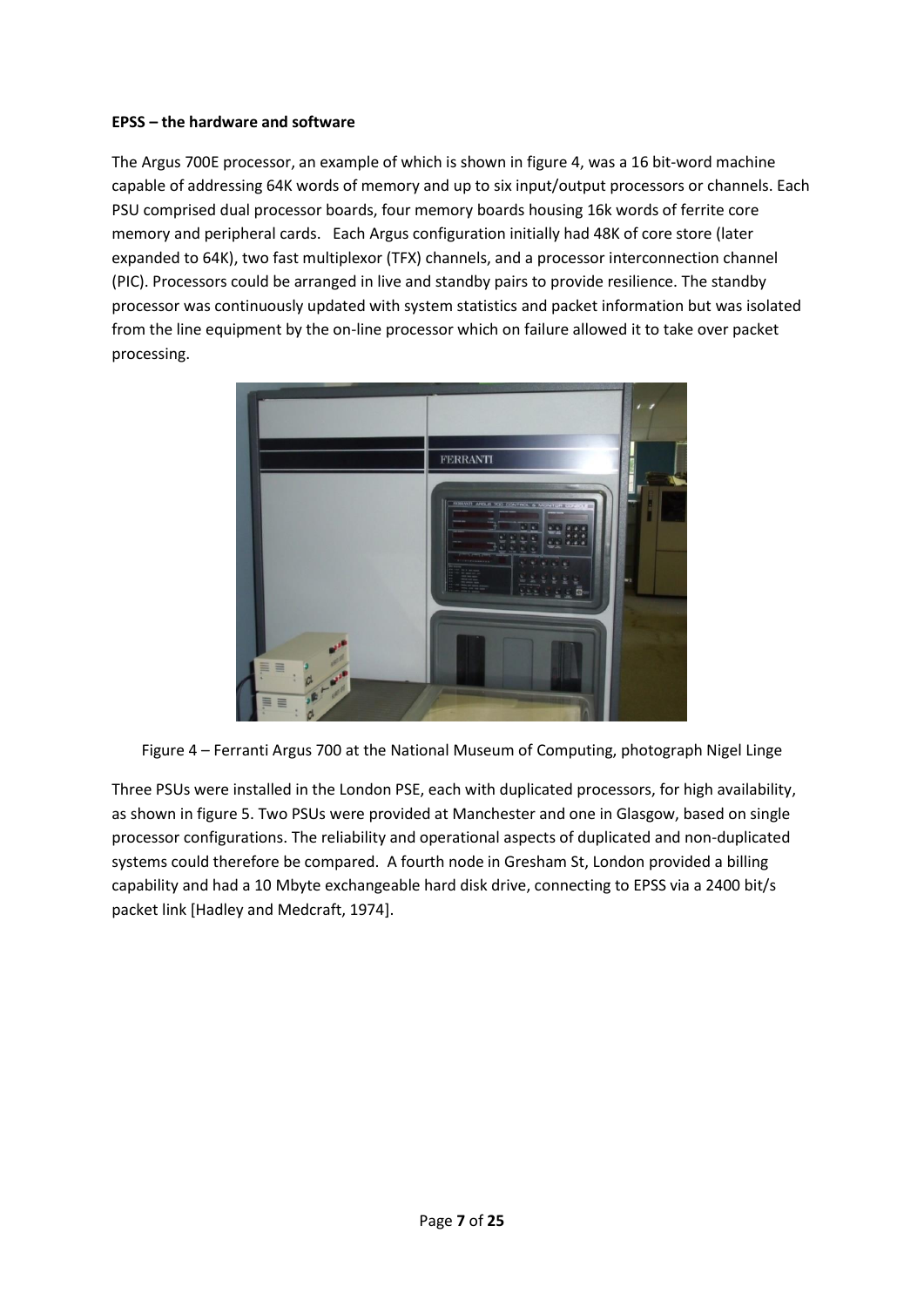

Figure 5 – Hardware Architecture of the Ferranti Argus 700E

The three PSEs were connected by 48 kbit/s trunks (three from London to Manchester, two from Manchester to Glasgow and one from London to Glasgow). The network topology is shown in figure 6. Packet mode was provided at 2400 bps, 4800 bps and 48000 bps and character mode at 110 bps or 300 bps [Feldman, 1978]. The connections available on the opening dates were as shown in table 1 [Broomfield, 1975].

|                                          |    | London   Manchester | Glasgow |
|------------------------------------------|----|---------------------|---------|
|                                          |    |                     |         |
| Character-telegraph 110 bps <sup>1</sup> |    |                     |         |
| Direct 110 bps/300 bps                   | 12 |                     |         |
| Dial up modem 110 bps/300 bps            | 51 | 26                  | 26      |
| Packet 2400 bps/4800 bps                 | 22 | 15                  | 14      |
| Packet 48000 bps                         |    |                     |         |

| Table 1 EPSS connection inventory |  |  |
|-----------------------------------|--|--|
|-----------------------------------|--|--|

Character terminals used a program-driven asynchronous character handling interface card capable of supporting speeds of 50 bps to 4800 bps. All character-line connection equipment was common and controlled by the current on-line processor.

<sup>&</sup>lt;sup>1</sup> Hadley and Medcraft, 1974, highlight that in addition there were dial-up telex and telex services at 50 bps.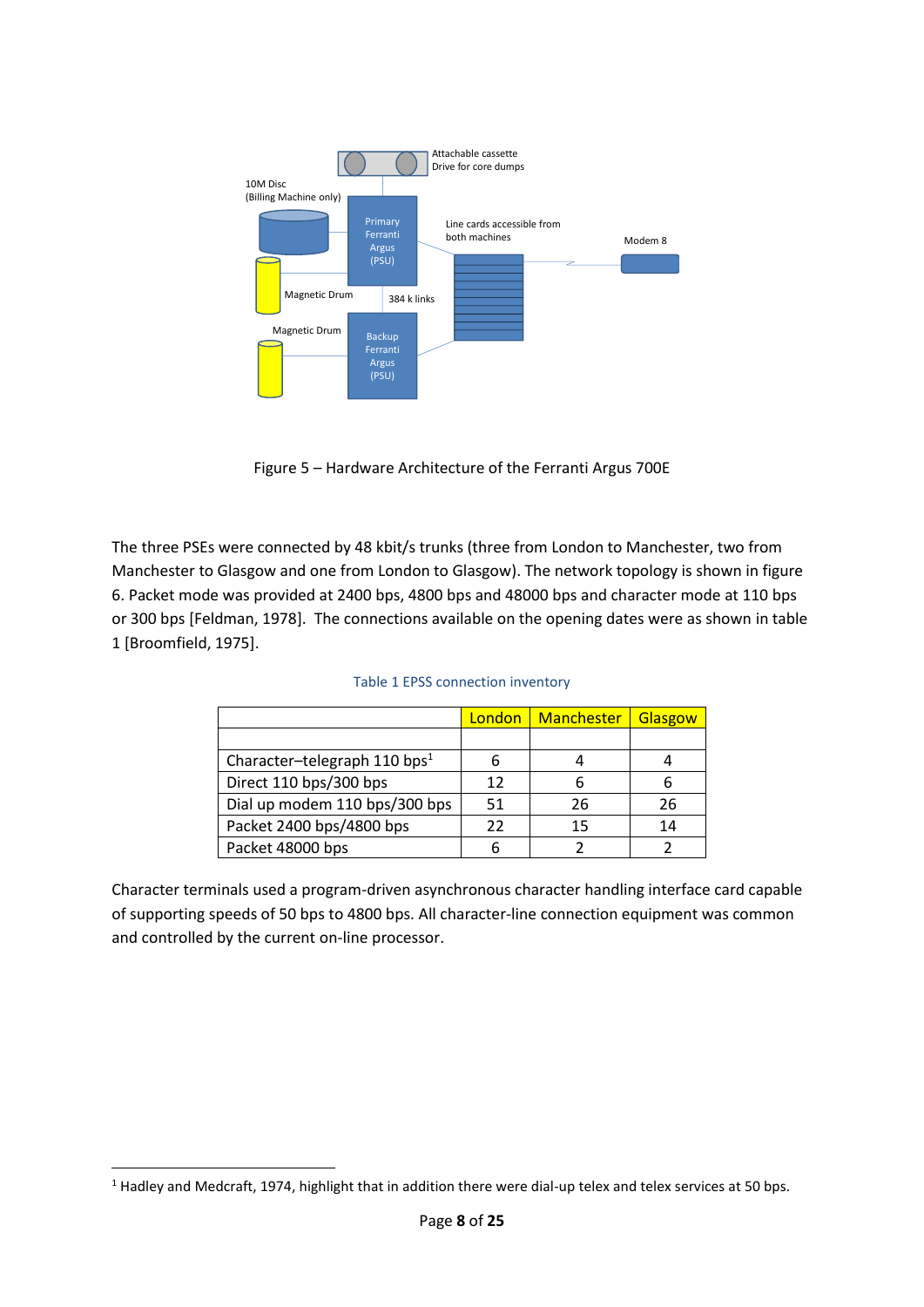

Figure 6 - EPSS topology

Packet and character lines were interfaced to the machine using line-interface cards forming a block of common interface equipment, which could be addressed by the currently on-line PSU. The line exchange capacity was shared between the PSUs, each of which addressed about one third of the available PSE line cards. Failure of one module did not result in the total loss of a service.

The packet line cards (PLC), shown in figure 7, were developed specifically for EPSS and supported circuits working full duplex synchronously at 2.4K, 4.8K, 9.6K or 48K bps for customer packet-terminal interfaces and inter-PSE trunks. The same PLC logic was used for both purposes, but wired differently according to use [Hadley and Medcraft, 1974]. The PLCs interfaced to the processor using the TFX, which was a microprogrammed module that scanned a small number of fast I/O devices and passed data between them and processor core store without processor intervention.

The links between PSUs in the same PSE or to MCPs used a PIC to provide a memory-to-memory connection. The PIC was similar to the TFX and could multiplex up to 8 full duplex lines at a throughput rate of 800 kbps [Pearson and Wilkin, 1974], enabling processors to interconnect at 384k bps. The monitor and control point (MCP) was based on a Ferranti Argus 700E with 24K of memory and had a slow printer, a visual display unit and a four-deck cassette tape system.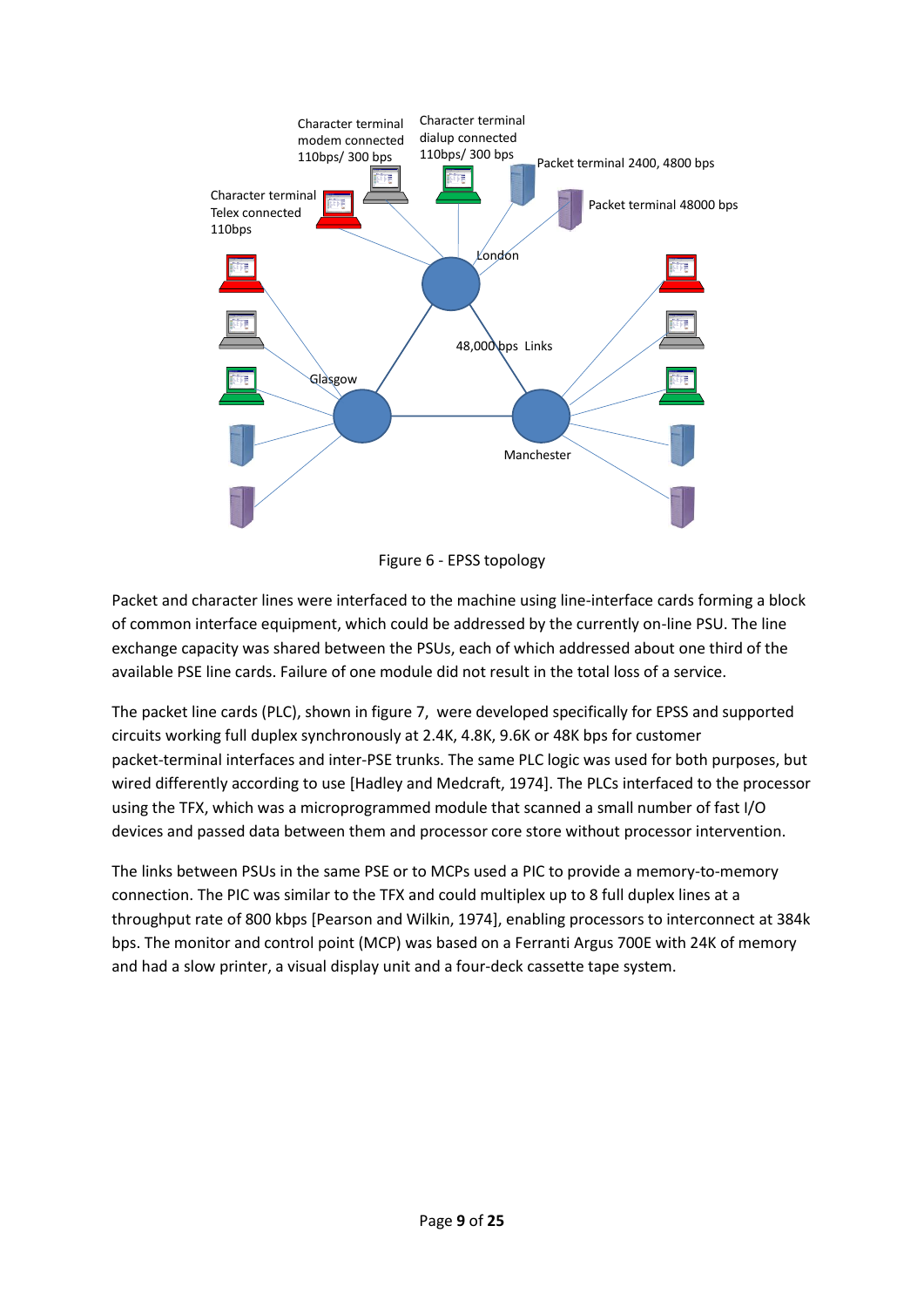

Figure 7– Packet Line Card source Chris Miller.

The EPSS software was built on the Argus 700 operating system, the layout of which is shown in figure 8 and which provided executive functions and Device Control Programs. The executive provided overall program control, interrupt handling, scheduling, memory allocation and the means of program interaction. The Device Control Programs (DCP) controlled access to peripherals [Pearson and Wilkin, 1974].

Information flowed between software modules using EPSS formatted packets and call protocols, allowing some single PSU, single drum situations to be supported by redirecting information to a slave drum at an alternative site via the network.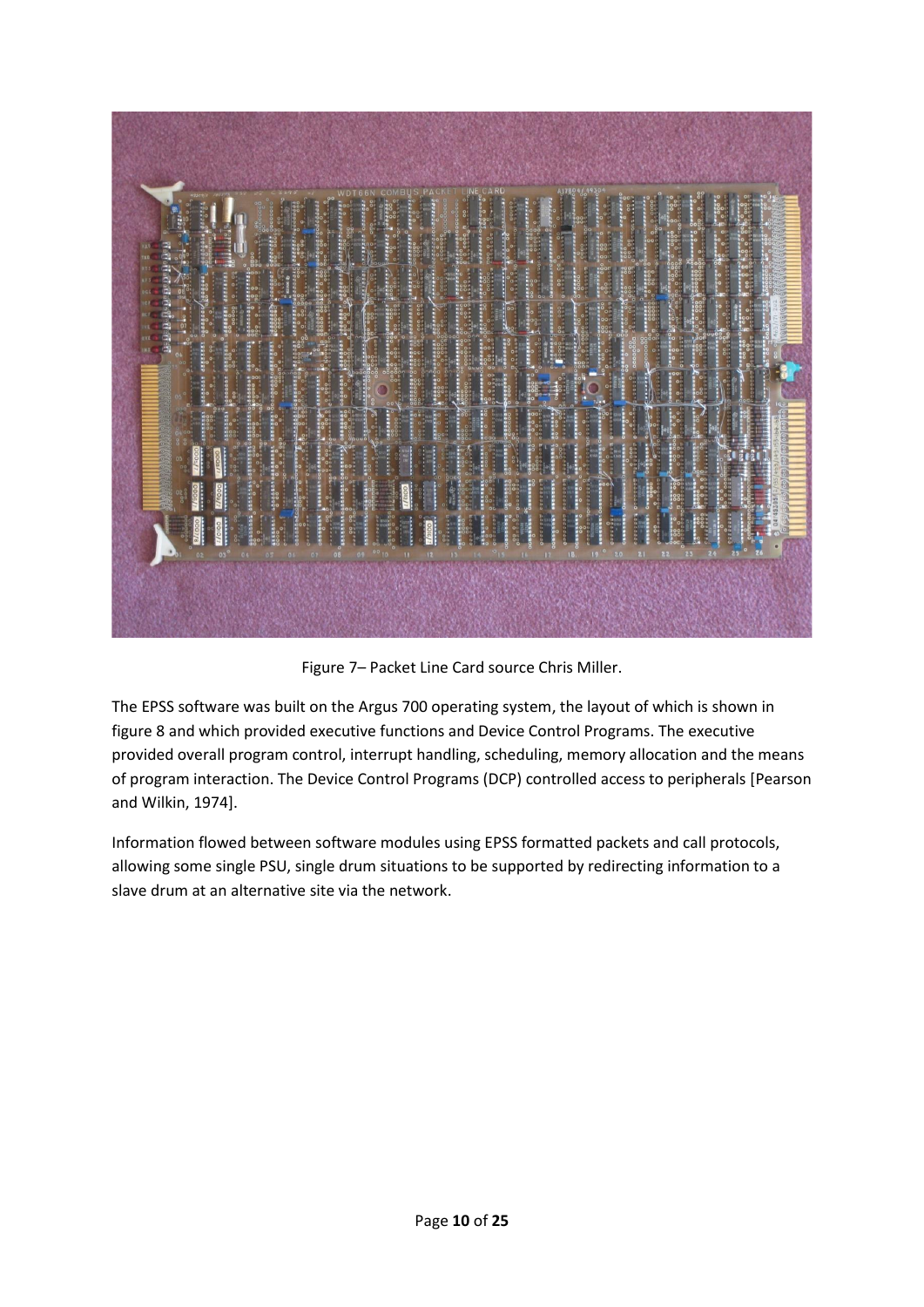

Figure 8 – Argus 700E software structure

Inter-processor communication did not use EPSS packet formats or call protocols. If a control computer failed, the standby computer was in full control within a hundred milliseconds of detecting the failure. Packets in transmission when the changeover occurs were lost and had to be retransmitted.

Programs were entered on a line-by-line basis at a terminal and editing was done using a commandline based text editor. Once a program was compiled, it was punched out to paper or Mylar tape, which was the most reliable means of storage. This could then be read back in to the computer. Due to the operating system not implementing the code and data separation capabilities inherent in the hardware, machine crashes were not uncommon and under such circumstances the core image had to be transferred to cassette tape for analysis by specialist BPO staff.

Having described the hardware and topology of the network we now look at the protocols that EPSS used to establish connections between terminals and move data around the network.

# **The EPSS Protocols**

The EPSS protocols were developed by the BPO-T [Kelly, 2010] and the early papers show minimal reference to work done elsewhere, which is surprising given the influence of Davies and NPL. The EPSS design was based on a nominal 256 byte packet, comprising header (including packet length), data and error-check-bit fields [Linge, 2013; Neil et al 1975a].

Call establishment was initiated by a source terminal and completed provided the call was legitimate and there were sufficient resources available to support it. Once call acceptance had been signalled, the source and destination terminals could start to exchange data. The source PSE set up statistics and billing information collection, when it had been informed the call was accepted [Neil et al 1975a].

Once a call was established, a unique source label was allocated allowing the PSE to distinguish between simultaneous calls from a customer and permitting the called address to be omitted from subsequent packets on the customer to PSE link. The source PSE inserted the called and the calling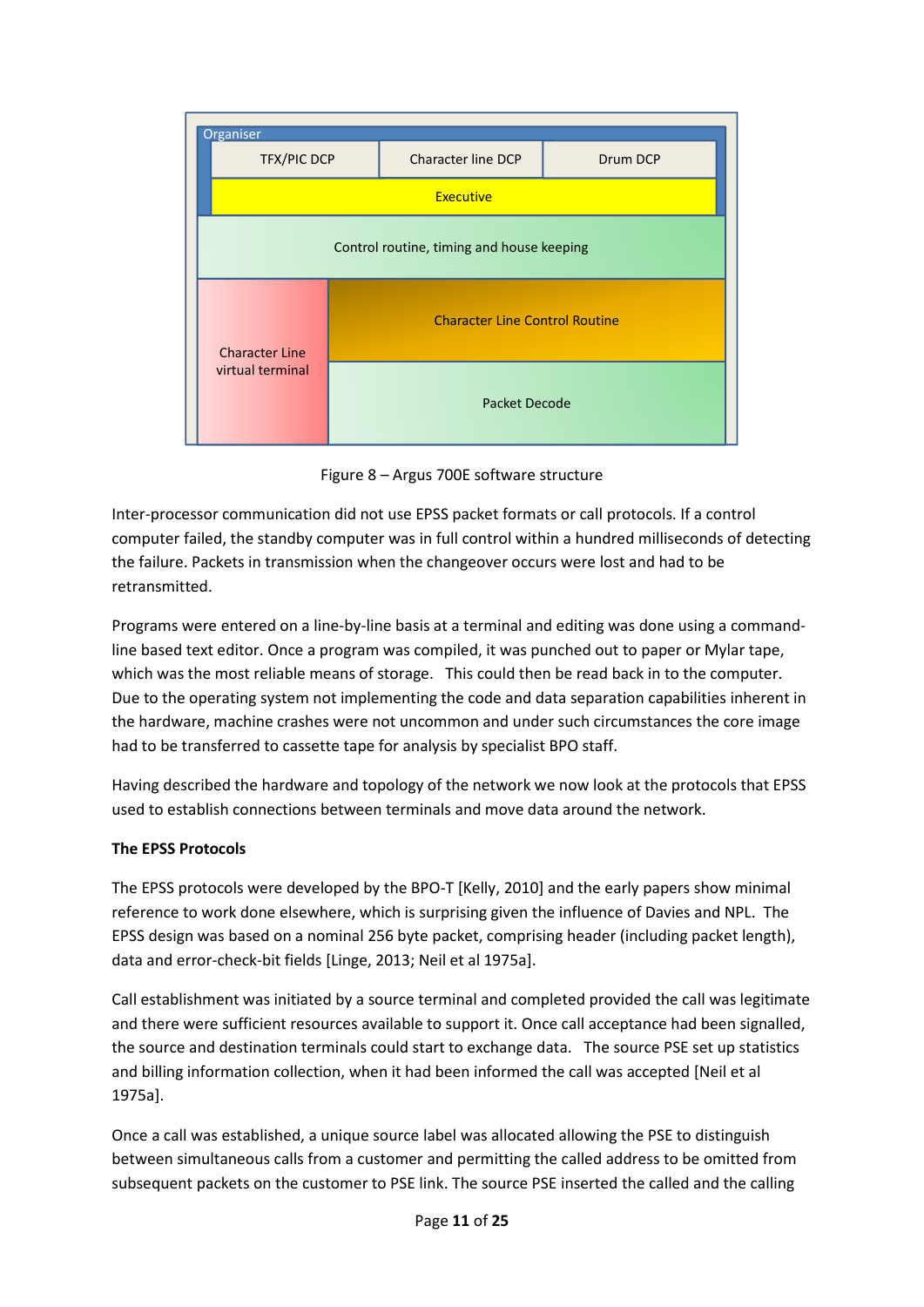address, in a separate field for packets travelling between PSEs. Each subsequent data packet was marked with a customer sequence number one greater than for the last packet, and cross-referred during the acknowledgement process allowing error detection [Neil et al 1975a].

Only one packet could be transmitted on the link from the PSE to the receiving terminal before an acknowledgement was received, ensuring that packets were received in the correct order. Error correction was by retransmission and packets could be simultaneously transmitted and received [Neil et al, 1975b].

The link protocol came in two forms; the standard and simplified form. The former maximised throughput, by returning a response at the earliest possible time to a packet received, interrupting a packet already in transmission if necessary [Neil et al, 1975b]. This method of data transfer was achievable because the delay characteristics of the link were measured when the link was started, and used to determine acknowledgement timing. The acknowledgement indicated whether the error was a transmission error or a packet sequencing error, or whether there were insufficient resources to handle the packet. If a PSE made three unsuccessful attempts to deliver a packet on a link, the link was considered as temporarily out of service [Neil et al, 1975b].

These techniques were not used by the simplified protocol, which delivered an acknowledgement, only if the packet was correctly received.

Having acknowledged a packet, the PSE checked the customer-to PSE link sequence number. If it was the next expected in the sequence, the packet was passed on to the next stage of validation; if not, the packet was discarded [Neil et al, 1975b].

The packet transmission procedures for inter-PSE traffic used a similar process to the simplified process, with the final exchange before delivery to the customer maintaining packet order. Up to 16 packets could be transmitted between PSEs before the acknowledgement to the first packet was received [Neil et al, 1975b]. The packet transfer procedure is summarised in figure 9.



Figure 9 – The packet acknowledgement mechanism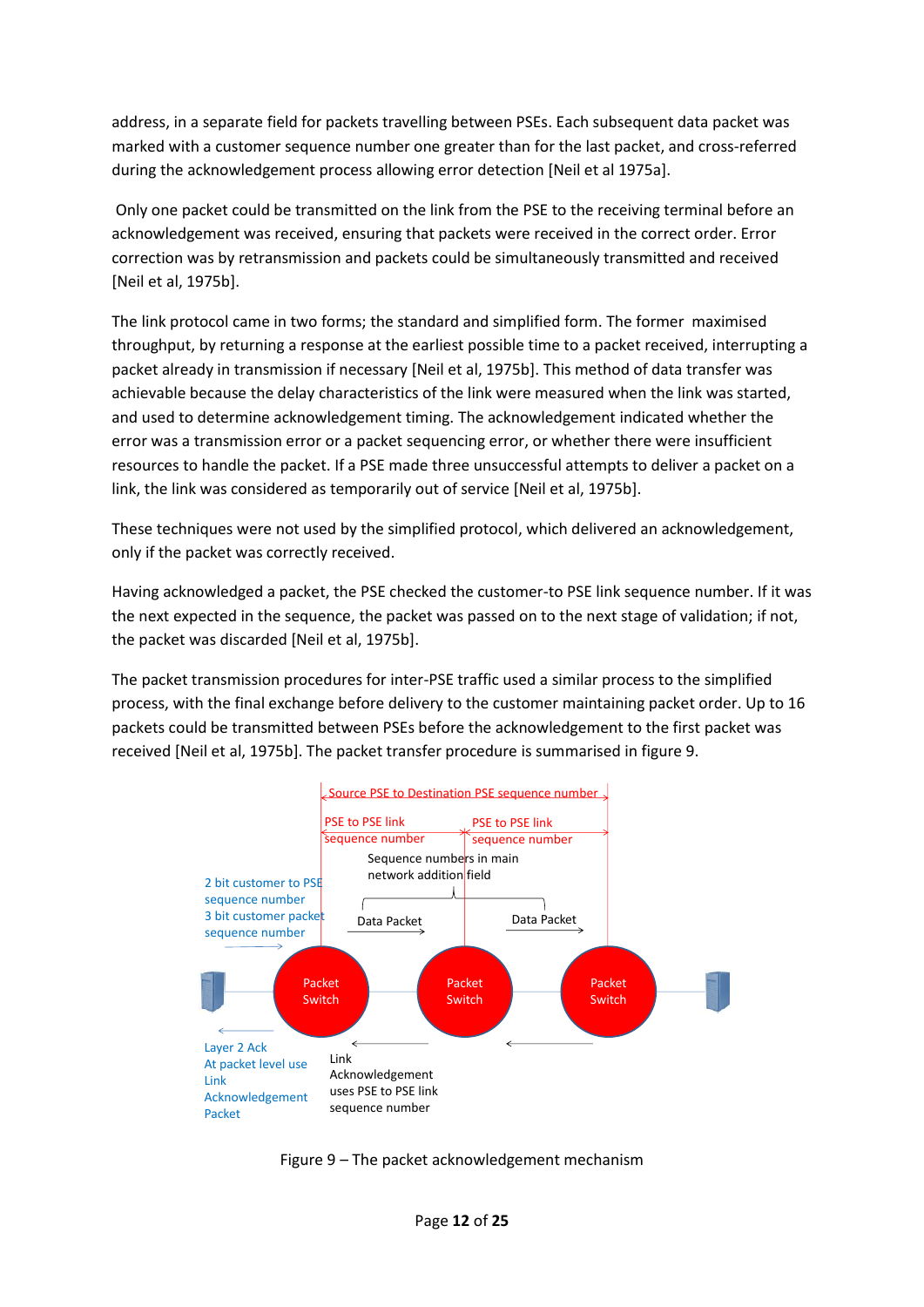During a call, a terminal could have a maximum of 8 packets active in the network, being able to send more as packets left at the remote PSE. Packet terminals could use the Delivery Confirmation bit in the facility field to indicate correct receipt of a packet, or group of packets. Acknowledgement was from terminal to terminal with no PSE action [Neil et al 1975a].

For asynchronous terminals, the packet assembly and disassembly facility was performed by virtual packet terminal (VPT) software in each packet switching exchange (PSE). The VPT could form all the packet types necessary for normal transmission on behalf of the asynchronous terminals. Packet headers were not transmitted to terminals by the VPT, which stripped off the header [Neil et al, 1975c].

The arrival of X.25 [32] and the provision of a European data network, Euronet [Kelly and Lee, 1978, Burgess and Lockwood, 1976] show how quickly the field was advancing and we augment the picture by considering the development of an international standard and its relationship with the approaches used on the Internet.

# **The move to a standard approach and competing ideas**

In 1974, representatives from Britain, France, Canada, and the USA met to discuss the standardisation of packet-switched networks [Roberts, 1978], leading to, the CCITT agreeing recommendation X.25 as the definition for a packet switching protocol, in October 1976 [Feldman, 1978].

At this stage the virtual circuit model was preferred<sup>2</sup> over the datagram model used on the French Cyclades network, which had been operational since 1973 [Kirstein, 2009]. In the datagram model, packets are transmitted across a network independently of each other with no concept of a call, and flow control is managed by the end-user devices [Després, 2010]. The network may discard packets in the event of congestion and end stations are expected to recover from this. Its proponents argued based on the basis of cost and improved resilience, which it was thought were equally applicable to X.25.

The virtual circuit solution relieves the host of the responsibility for flow control and it was thought that the scalability of a public service based on datagrams was questionable [9]. Further, connectionbased services were attractive because they allowed the specification of quality of service for each connection on a virtual circuit basis [Després, 2010].

The French liked the EPSS concept of "virtual calls", which they used on their small Réseau à Commutation par Paquets (RCP) network in 1974 [Després, 2010], but considered the detailed EPSS protocols complex and limited. They simplified and improved on the idea, using the term "switched virtual circuit" for virtual calls. They believed that the EPSS link protocol, limited continuous transmission at full speed and could duplicate some packets on the link to the customer's terminal; it also needed specialised hardware. The RCP design made duplication impossible, permitted continuous transmission at full speed, and was implementable using existing hardware [Després,

 $<sup>2</sup>$  The datagram approach was not well suited to the commercial aspirations of the public telephone operators,</sup> who traditionally had a usage-based charging element to their tariffs, particularly where cross-charging for international traffic was concerned. Datagram models were unfamiliar to them and would not fit well with these existing charging models.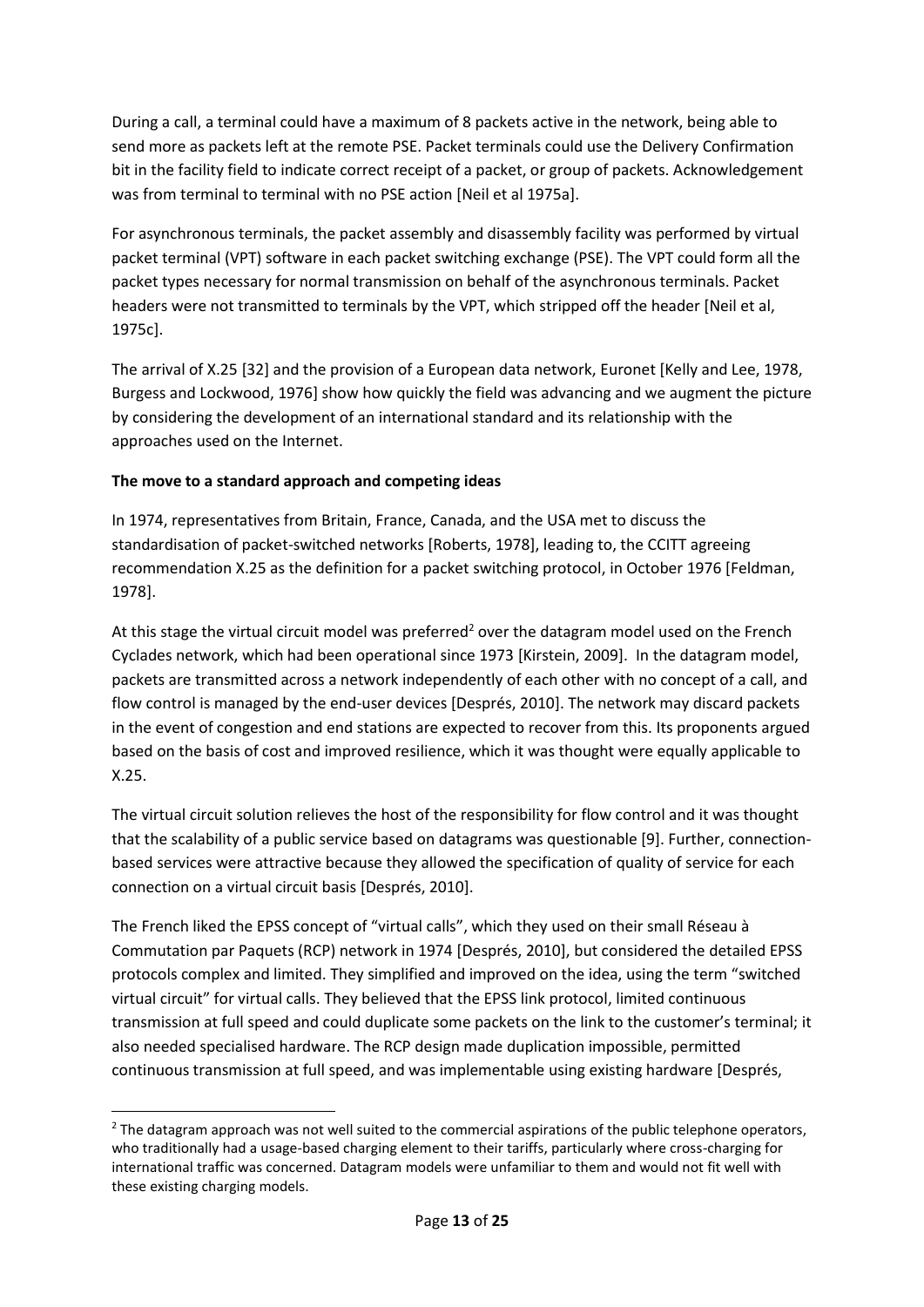2010]. Davies supported the view that the EPSS protocols were esoteric and held the BPO-T back [Pelkey, 1988].

Transpac, a French public network, was specified in 1974 and opened in December 1978, its initial virtual circuit specification was quickly and cost-effectively replaced by that of X.25, as the standard was very close to that originally specified. However, the Canadian implementation (Datapac), announced in July 1976, was the first public network to support fully the X.25 family of standards [Rybczynski, 2009].

Telenet were set up in 1972 by BBN with the aim of providing a commercial version of ARPANET and were led by Larry Roberts and Barry Wessler. In January 1975, after two years of effort it had raised \$2m of the \$25m venture capital needed to finance an American public packet-switching network [Johnson, 1976]. Telenet introduced the first public packet network service in August 1975 [Pelkey, 1988; Clarke 1982, pp 30-31]. With a few agreed minor amendments to their specification, Telenet joined the agreement on standards.

Roberts was involved with the CCITT working group working on standardising packet networks, in which both the BPO-T and the French were influential. By 1976 outline proposals were ready, but since there were still some open questions to resolve, skilful horse trading with the circuit-switching lobby was needed and X.25 was approved in 1976 [Rutter 2005, p18; Rybczynski, 2009]. This was achieved in two years, rather than the normal four-year standard's cycle and was seen as a technomarketing-business success, allowing network operators to roll out X.25 networks [Rybczynski, 2009].

The influence of EPSS on X.25 is seen in its use of virtual circuits, the rudiments of the connection principles for asynchronous terminals, closed user groups, reset mechanisms, basic call set-up mechanism, and the use of a facilities field. Whilst the detailed specifications were very different, the BPO-T exerted substantial influence in defining X.25, playing a major role in its rapid development and adoption [Kelly, 2010; Després, 2010; Rybczynski, 2009] and also in the development of character terminal access [Kelly, 2011a; Rybczynski, 2009].

The replacement for EPSS needed to be standards-compliant and the vendor identified on short timescales. A key factor was that the BPO were mandated to consider only tenders from British firms. Four tenders were being considered, revealed by industry sources to be Plessey, Ferranti and two British Software Houses: Logica and Leasco [Marsh, 1978a].

Leaseco's offer was based on a network implemented for British Steel, which whilst not conforming to X.25 had been operational since January 1978 and could be made conformant. NPL were involved in the design of this network [Dewis, 1978]. Ferranti offered an adaption of the system used to supply the Canadian Datapac network and Logica's offer was based on the French technology proposed for Transpac and their experience in providing the Euronet network, which was however running behind schedule [Marsh, 1978b].

Plessey, using equipment sourced from Telenet, were the favourites, since the licensing agreement between the two companies allowed Plessey to incorporate Telenet hardware/software in its own solutions. In addition, a Telenet switch was already being used for the London node of an international link to the USA. The Datapac-based solution was thought to be less well tested than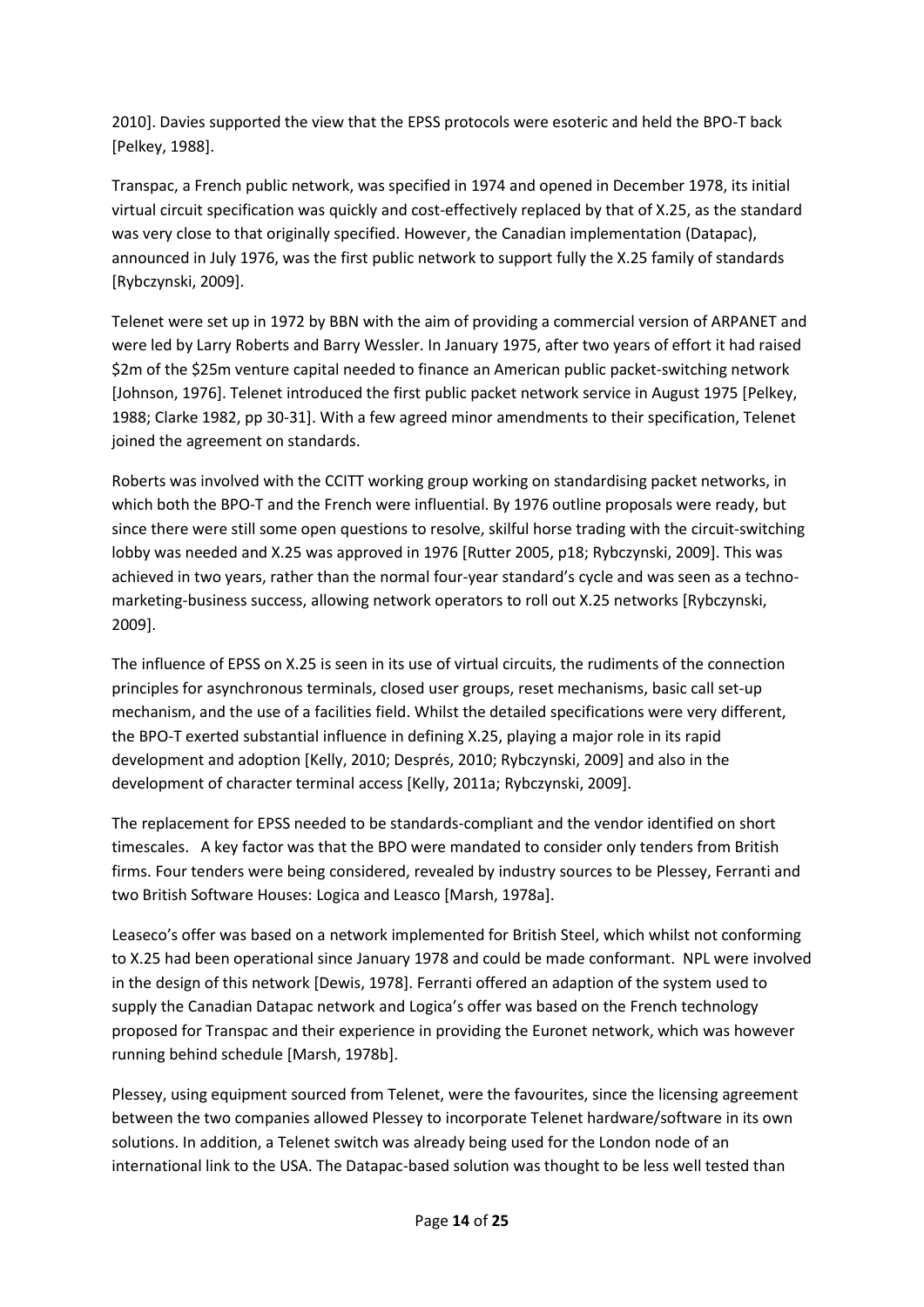that of Telenet and the Transpac system had suffered a range of technical problems [Marsh, 1978b]. Ultimately Plessey won the contract, valued at £3 million and covering nine packet-switching exchanges [New Scientist 77(1090), 1978].

Having considered how CCITT protocols came to dominate, we now examine how they were displaced by the Internet.

# **The path to the Internet**

The mobile and broadband networks that are widely used today all converge onto and are dependent on packet based infrastructures. We now consider how TCP/IP <sup>3</sup>displaced CCITT protocols in driving this change and illustrate this using the timeline in figure 10.



Figure 10 – timeline showing the development of packet switched technologies

<sup>&</sup>lt;sup>3</sup> Most economists would argue that "network effects" were the most significant explanation of the rise of TCP/IP as the dominant standard. Such effects derive from Metcalfe's law which states that the utility of a service increases with the square of the number of users on that service. Clear examples would be Facebook and Twitter in the modern context, but it can be equally argued that the good old Plain Ordinary Telephone Service also flourished due to network effects. Clearly, network effects would drive the take up of packet services be they X.25 or TCP/IP, but they are a necessary but not sufficient component for achieving the market dominance. As the popularity of TCP/IP increased and its market share eclipsed that of X.25, the network effect would cause that gap to widen leading to market domination. The question is what factors put TCP/IP into a position where it had such a market advantage? This is explored in the rest of this section.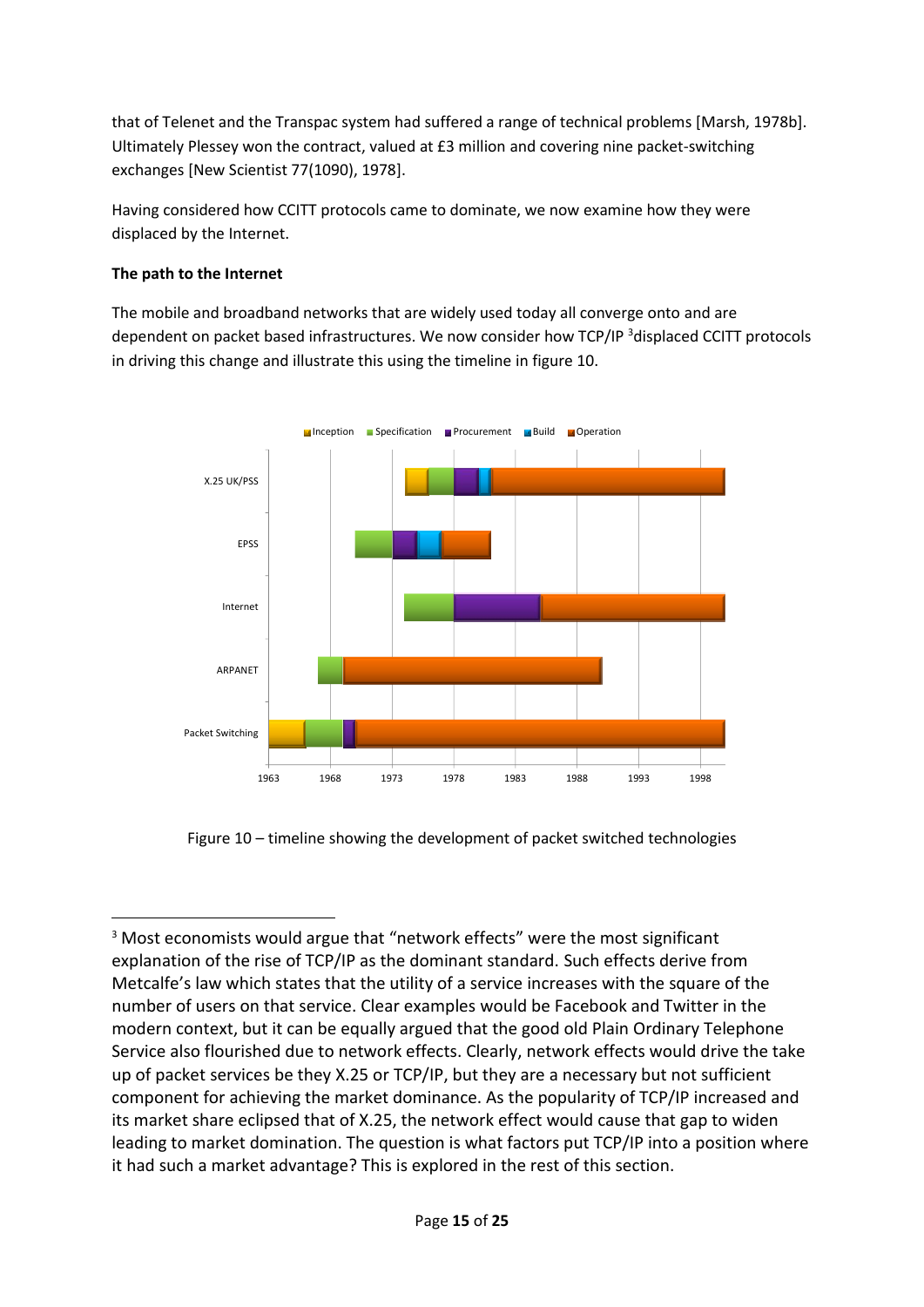In 1972, the ARPANET used a communications protocol known as the Network Control Program (NCP) [Cerf and Kahn, 1974], which ran on the host and managed communications from the host application to the network, communicating with the network using a BBN defined end to end protocol [Carr et al, 1970; Crocker et al, 1970]. NCP was used to establish, break and switch connections and to manage control flow [Hauben and Hauben, 1998]. Whole messages were delivered from the host to the network node, where they were broken down into packets for transfer across the network links [Heart et al, 1970]. Packet delivery was assured using hop-by-hop acknowledgements and the network ensured that packets were kept in order. NCP was built on the assumption that the network was reliable [Leiner et al, 2009; Hauben and Hauben, 1998].

In addition to ARPANET, ARPA also provided a satellite network and a packet radio network and computers on all three networks needed to communicate with each other [Rutter 2005, pp 264- 269]. The network could not be assumed to be reliable, requiring the transfer of the accountability for end to end delivery to the hosts. Consequently, TCP was proposed as a replacement protocol for NCP in 1974 but still required an association between the end points for the duration of a transfer, maintained by the host rather than the network. TCP was split into a lower IP layer, which provided only for addressing and forwarding individual packets (a datagram service) and TCP for flow control and recovery from lost packets, in 1978 [Leiner et al , 2009].

TCP/IP became mandated for use on the ARPANET on 1<sup>st</sup> January 1983, although it had been a defence standard since 1980 [Leiner, 2009]. The X.25 recommendation, which was further refined in 1980, in contrast had been finalised in 1976. The transition of the ARPANET to TCP/IP permitted it to be split into a defence and academic research networks. Additional research networks were developed, but the most significant was the implementation of NSFNET in 1985 [Hura and Singhal 2001, pp 749-752]. This was an academic research network using TCP/IP, linking five supercomputing centres funded by the US National Science Foundation (NSF). This core network linked to regional research and education networks that in turn connected campus networks. From 1986 it became the principal Internet backbone and the provision of interconnection points to other federal networks made it possible to close down the ARPANET in 1990.

Early commercial IP networks could interconnect to and route traffic over the NSFNET but an acceptable use policy prohibited commercial use. In 1991, three commercial network providers interconnected their networks to overcome this limitation, forming the Commercial Internet eXchange (CIX). This collaboration between providers was the beginning of the privatisation of the Internet, which was completed in April 1995, when the NSF ceased to fund the backbone, which was subsequently decommissioned [Challinor, 2000]. The funds liberated were redistributed to regional backbone networks, which were central to the expanding Internet [Rutter 2005, pp189-190]. Traffic between networks was exchanged at four Network Access Points, which NSFNET regional backbone providers had to pay to connect to. These developments provided the basis for the modern Internet.

In the 1960s and 1970s operating systems were expensive and AT&T had produced an operating system known as UNIX, which was free to academic institutions; hence many computer scientists and engineers were familiar with it. The University of California at Berkeley was encouraged to incorporate TCP/IP into its version of UNIX, enabling dispersion of the protocols to the research community, which made great use of it [Leiner et al, 2009].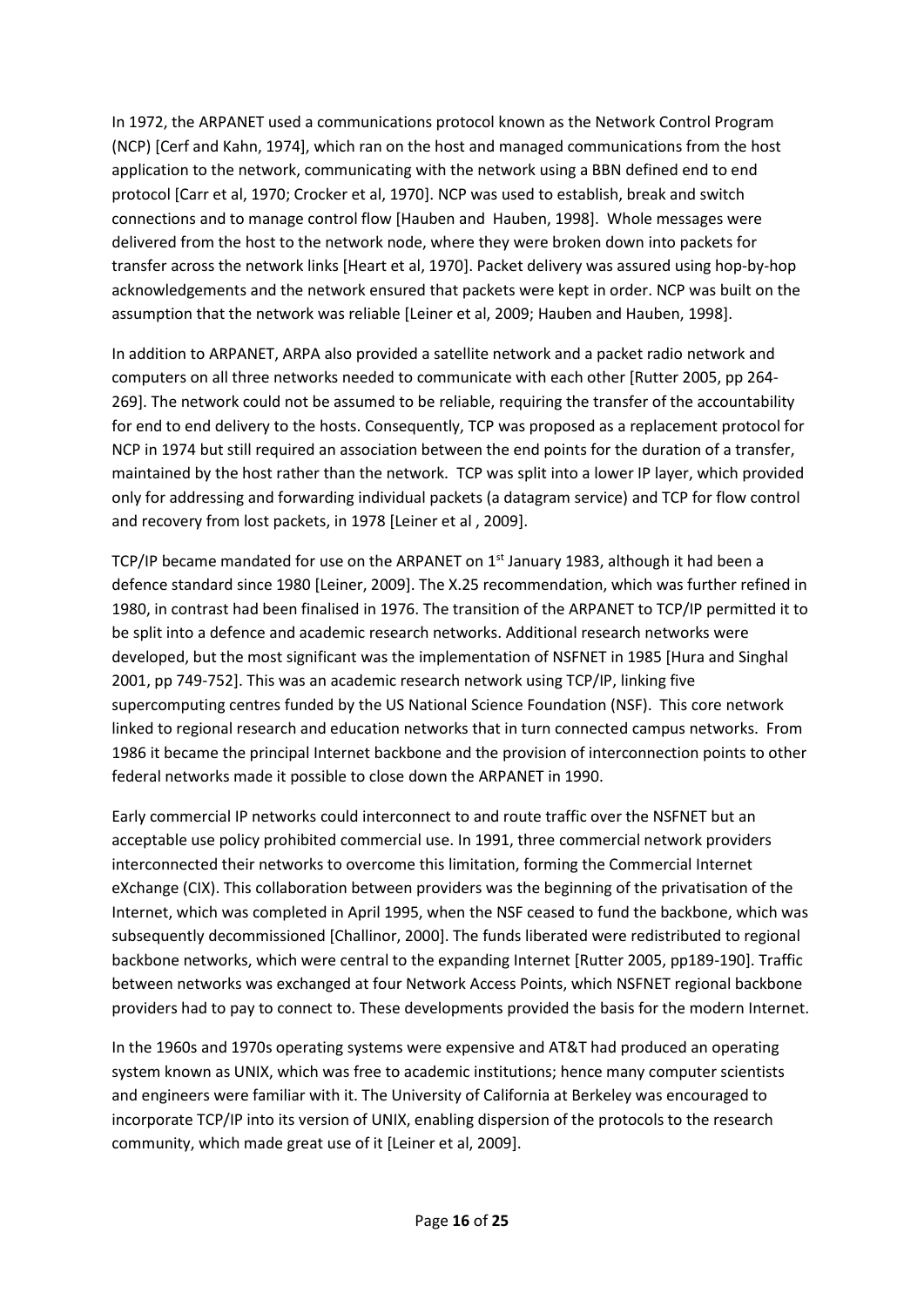Widespread development of Local Area Networks (LANs) (particularly Ethernet [Rutter 2005, p58]), PCs and workstations in the 1980s allowed the Internet to flourish. In the business world many companies needed to support proprietary protocols across the network, giving rise to a device known as the bridge router, which could handle multiple protocols, often embedding them in TCP/IP, permitting interconnection of local area networks across the wide area.

These approaches demanded higher throughput and most X.25 providers offered a service based on a top data rate of 64 K bps. Alternative protocols such as Frame Relay, offering significantly higher data rates, emerged. There was an industry perception that X.25 could never exceed 64 K bps, although there were already switches supporting X.25 at 2 M bps[Rybczynski, 2009]. A higher throughput alternative X.45 was endorsed by CCITT in 1996 [Kelly, 2011b; Rybczynski, 2009], but arrived much too late and was never commercially supported.

Personal computers had been available since the 1970s and early adopters used services such as Prestel and electronic mail. Once Internet peering services were available it was possible for several Internet Service Providers (ISPs) to develop offerings. Pipex, the first UK ISP, was set up in Cambridge and a competitor Demon was launched in 1992. Customers drove these providers to address a wider market than just the enthusiast early adopters [Rutter 2005, pp201-232; Linge, 2013]. Also networked information services like Compuserve and America OnLine had operated in the UK over dial-up connections since the 1980s [Rutter 2005, pp 201-232].

Internet growth has been accelerated by the rapid adoption of browsers and the World Wide Web, allowing easy access to information linked throughout the globe [Leiner et al, 2009]. The first browser applications were used at CERN in early 1991 and the first graphical browser supported on multiple computer platforms was available by the end of that year. Increasing use of Internet based services led to many organisations opening up consumer web access as a channel for doing retail business. Indeed Naughton [2000, p268] believes Internet evolution is driven by the forces of: the human thirst for information, the demand for entertainment and diversion and the motivation to make money from providing online goods and services.

All of these changes − summarised as a broadening of the market, expansion of an open IP infrastructure, falling technology costs, the growing consumer market, increased rate of development and the migration of standards' control away from the now privatised telecommunications companies − accelerated the migration towards IP for both public and private networks.

### **Historical innovation perspective**

We now consider the progress made from packet switching as a concept to being the basis of a critical global infrastructure, using Kuhn's model of scientific revolution for the initial development and Winston's model to consider subsequent diffusion of the technology.

Kuhn [Kuhn, 2012] begins with the route to normal science, covering the evolution of ideas based on conventional thought. In the case of communications, following the voice-led paradigm, basing data services on a circuit switched solution would be the natural path to follow. Little normal science is designed to demonstrate novelty, it is evolutionary rather than revolutionary; circuit switching, unlike packet switching, was evolutionary. In line with Kuhn's idea of priority of paradigms, the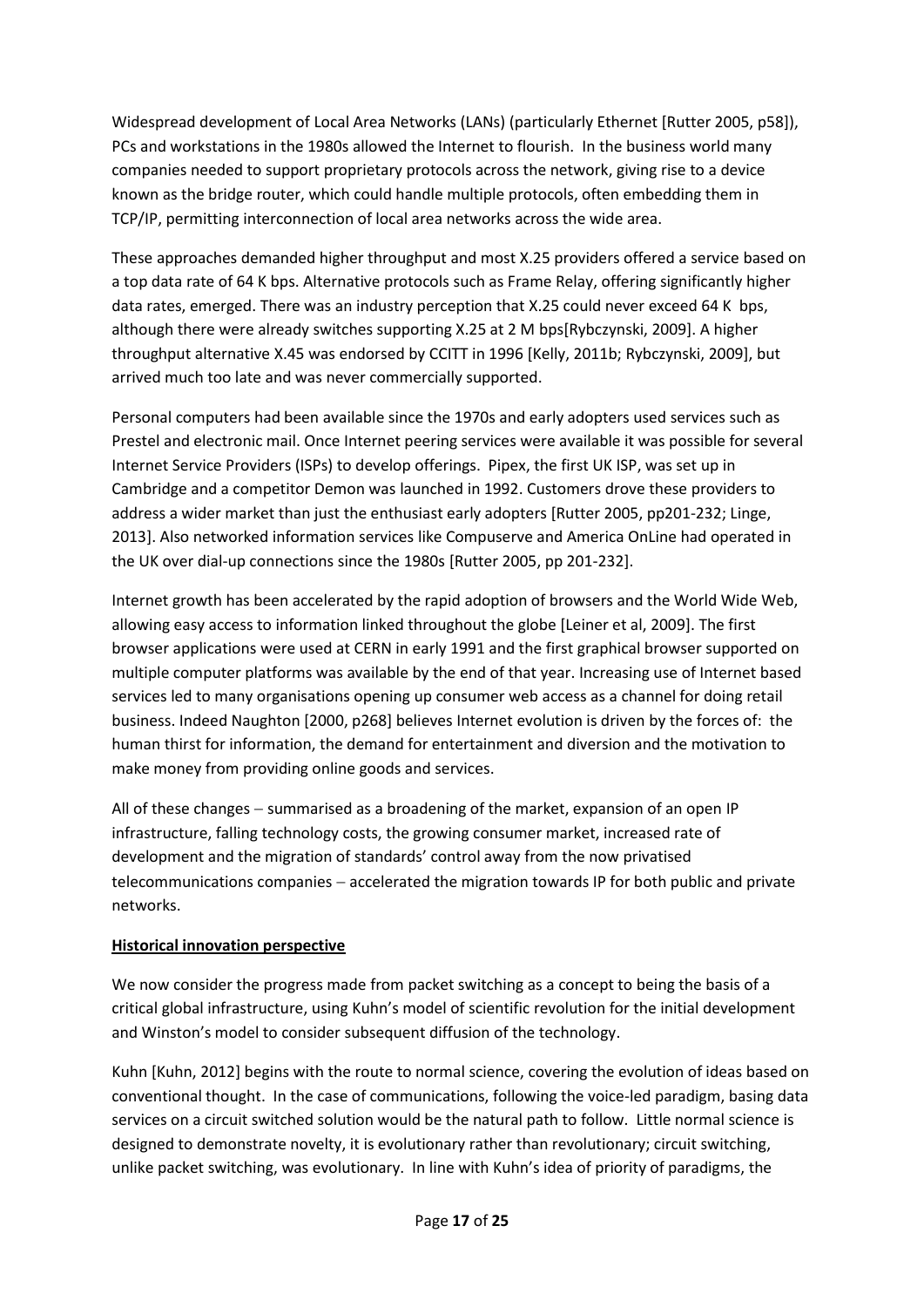majority of communications specialists would be educated in circuit-switched methods and were likely to be dismissive of new concepts.

Progress is driven by anomaly and the emergence of scientific discoveries; in this case the anomaly is that, unlike voice, which expects continuous use of a circuit, time-sharing computers sent data in bursts. The bursty nature of data transmission favoured the adaptation of packet-switching principles, using shorter aliquots of data to minimise queuing and optimise capacity. Khun suggests that crises arise when conditions force evaluation of an alternative paradigm and ideas are rejected only if there is an alternative. Here, the expense of circuit switching forced consideration of a different approach to satisfy the needs of the time-sharing lobby. Packet switching was a viable alternative because it was affordable, met the need and some influential engineers were familiar with it.

The new ideas tend to come from people who are not straitjacketed by the conventional thinking associated with the existing paradigm; such people are often from a different field. Baran came from a general engineering background and Davies was a computer scientist; they were not communications' specialists.

The process towards a revolution is driven by disagreements, particularly over what the important problems are. For the Post Office, universal service and an outmoded switching infrastructure, plus political changes were the major concerns. There was also a strong lobby who believed that the use of computers, enabled by telecommunications should be a major factor. Political issues do much to steer the emphasis on technology and telecommunications.

Kuhn acknowledges that it takes time for new ideas to gain acceptance and this is illustrated in the time gap between early adoption of packet switching and realisation of the information society. This progression from revolution to accepted paradigm is largely invisible to the observer and it takes time for people and organisations to let go of the old thinking. Opposition to packet switching crumbled eventually because of the increasing dependence on computers, an increasingly computer-literate workforce and public, competitive pressure from alternative providers and changes in the business and cultural environments. Once the revolution is complete progress becomes evolutionary, as the Winston analysis will show (figure 11).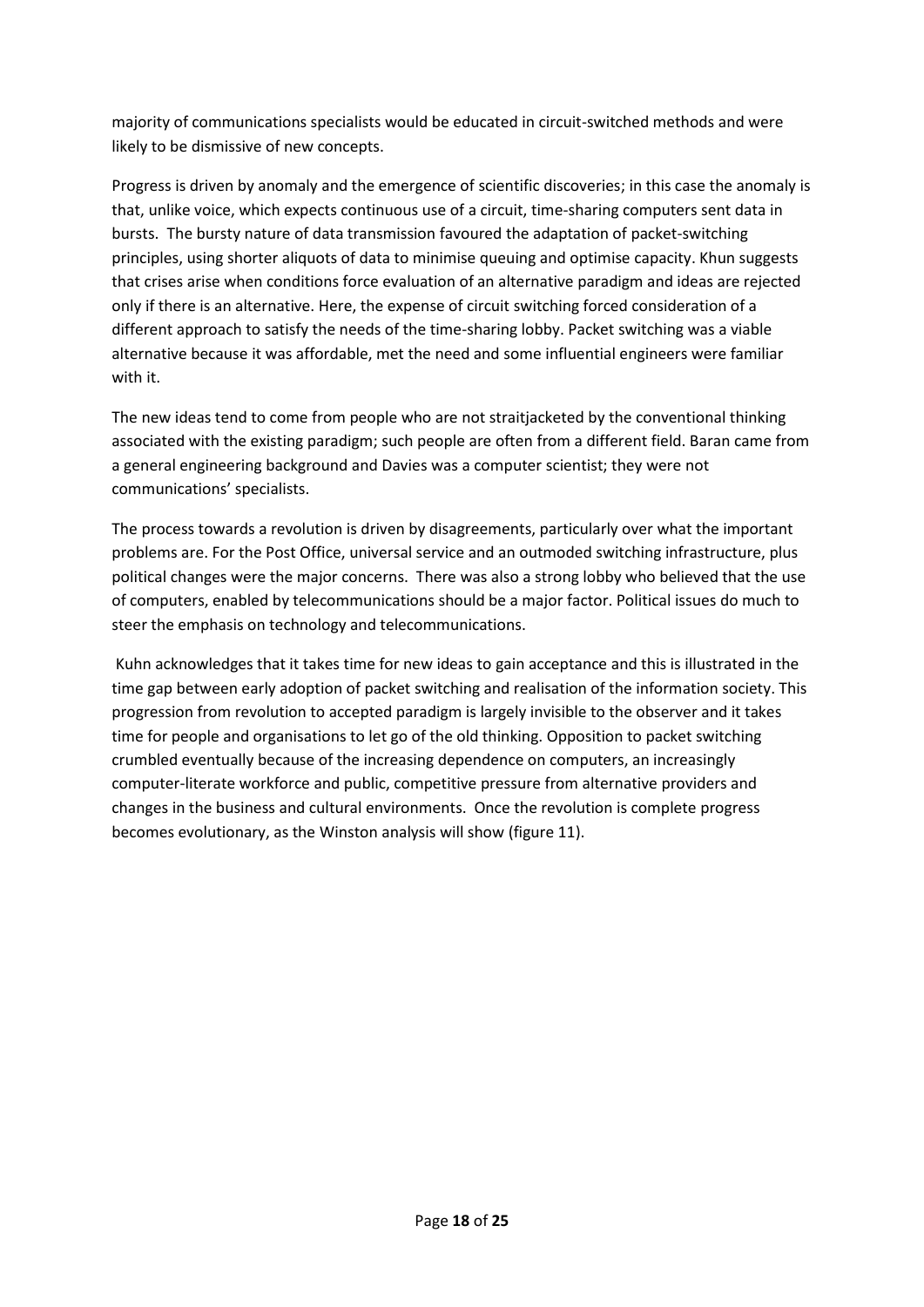

Figure 11 – Winston's model for innovation

Winston [Winston, 1998] describes a five-phase model for summarising the development of technologies. Winston was concerned how science and technology come together, mediated by social factors, to deliver new technical capability, which has major impact and is widely adopted. Success is covered by the trade-off between social necessity and the desire to remain with established technical conventions, the process of resolution of these factors leads to many innovations being lost and timescales to establish the new technology being far longer than would justify the "revolution" terms often applied to its adoption.

Whilst the early phases overlap with Kuhn's approach, Winston also covers the diffusion phase, predicated on two opposing forces, "the supervening social necessities", which drive change and "the law of suppression of radical potential", which resists it. We argue that in the early stages of packet switching, the market was limited and the "law of suppression of radical potential" dominated. However, we have highlighted services offered across the network which first appealed to the research community, then to the business community and finally to the widest possible market place. The result is the law of suppression on radical potential has been overcome and the rule attributed to the French historian Braudel that "freedom becomes value when it changes the limits of the possible in the structures of everyday life" [Keen and Mackintosh, 2001] has been realised.

In common with Winston, Fernand Braudel also saw the advance of technology oscillating between forces that accelerated it and those slowing it down. He further identified the dynamic between everyday living and the capitalist market. He concluded that that people engage with new technology when the technology of the day ceases to enable them to pursue their goals and if a new technology allows them to achieve what was formerly believed to be impossible; it will be adopted and used successfully by members of that society.

These ideas are represented in figure 12, showing that as technology became cheaper, the network offered the route to an increasing number of services, thus increasing demand through expanding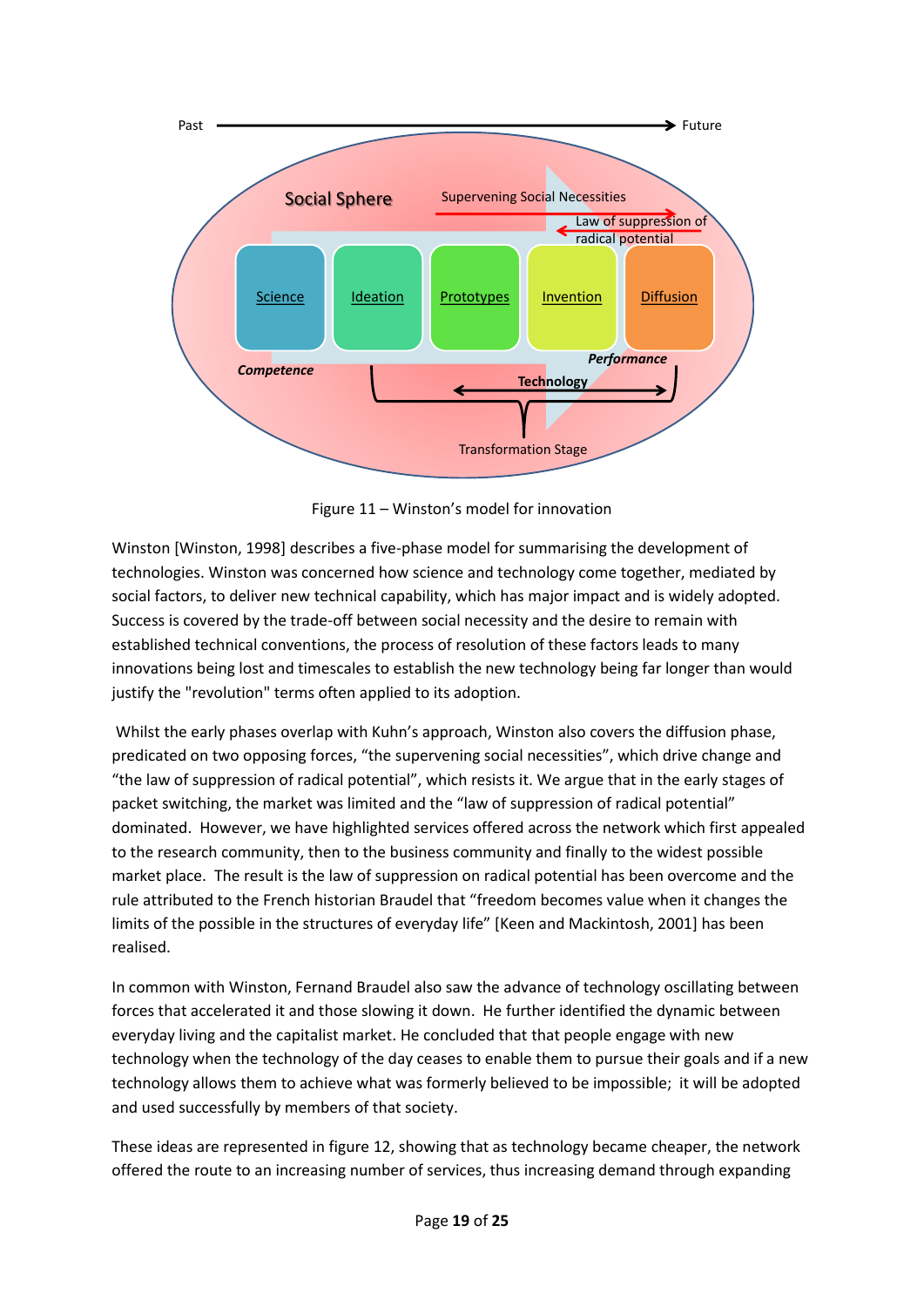the scope of the supervening social necessities. At the same time, factors that drove the law of suppression of radical potential, such as hostility to the packet-switching concept, cost of communications, limited demand for information services, the investment requirements of traditional voice telephony, the cost of computer hardware and the public's lack of expertise in computer technology have all been eroded. The diagram has limited the number of steps and some important milestones are missing, for example, the personal computer revolution. It does however demonstrate the evolution towards the information society we know today, with packet switching forming the important first step.



Figure 12 – The incremental innovation leading to the information society.

# **Conclusion**

This paper has examined the development of the UK's first commercial packet-switched service, which was a very early ancestor in the evolutionary path leading to today's information rich connected world.

The evolution of these services was rapid, from a variety of national initiatives in the early 1970s to a working international standard, supported by the world's principal public network providers by 1976. The development of packet switching was achieved despite a lack of interest in the approach from telecommunications' authorities and standards bodies. We have assessed these initial barriers to development using Kuhn's model for scientific revolution.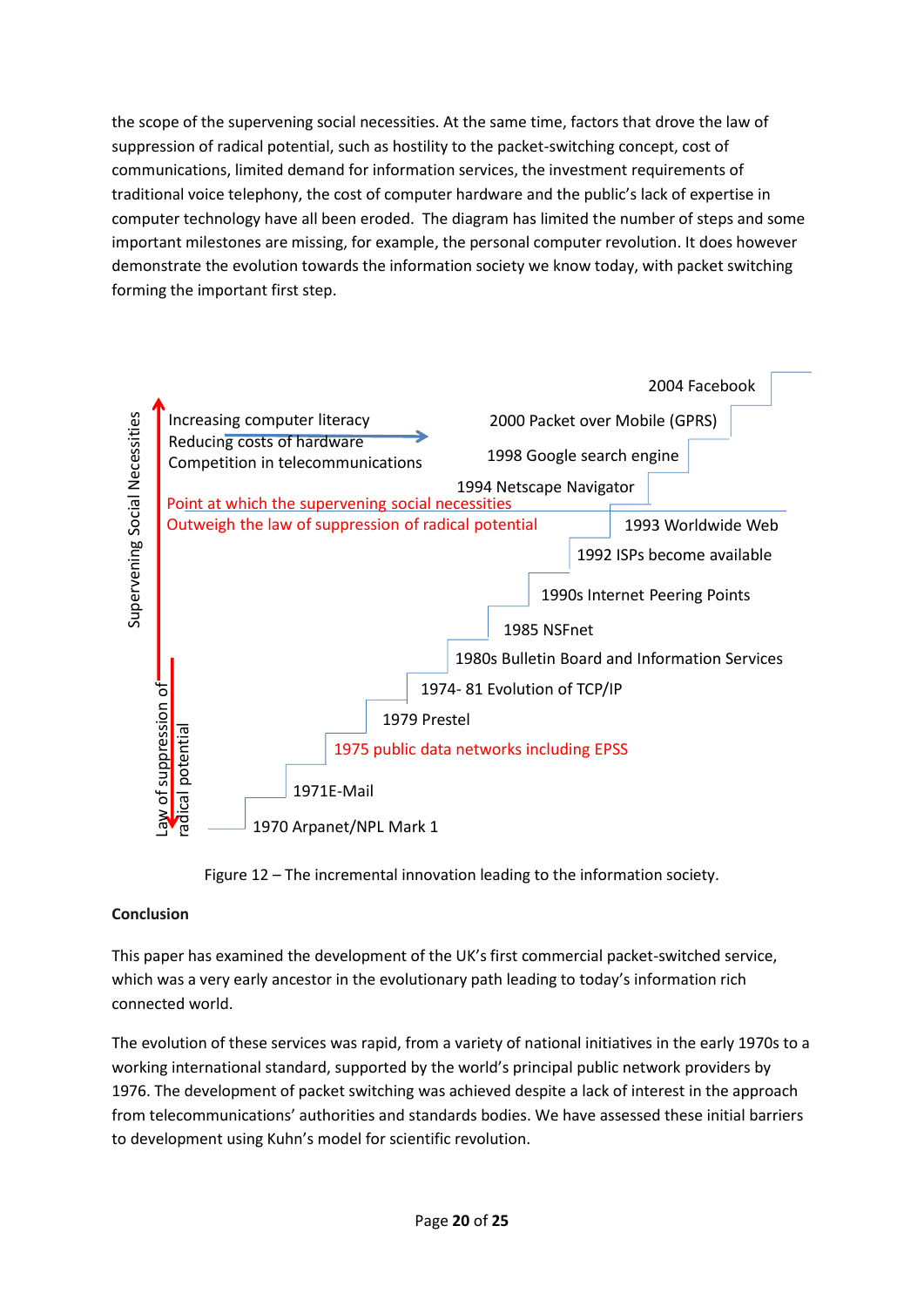Whilst EPSS was a key enabler in establishing and evolving the technique, it was very quickly overtaken by the standards-based option X.25, which would in the mid-1990s be displaced by TCP/IP. Yet many of the ideas trialled on EPSS later found their way into the standards. Like the early Internet and other prototype services, EPSS was based on adapted general purpose computers running specialist software. The minicomputers used were displaced in later networks by specialist microprocessor-based switches that made use of customised integrated circuits to provide high performance. Many of the concerns addressed by EPSS remain pertinent to today's networks, including providing reliable data transport over a network designed to provide a resilient service. Many of the methods used on the Ferranti Argus system are used in modern packet switching services. The big difference is that the market, at least for consumer access, has moved from closed networks, with inherent security capabilities run by a single network authority, to a situation where the network is open, available to anyone with the necessary apparatus, run by multiple providers and where security has to be added, often using standards based mechanisms.

We have traced how the approach originating with ARPA and the rise of the personal computer combined to take the initiative away from global standards bodies such as ISO and the CCITT and into the camp of the Internet standards bodies that had grown out of the ARPA organisation. Consequently, TCP/IP became the standard approach to packet switching. Commercial organisations, on the whole still tended to buy their communications services from traditional technology partners, whereas the general public initially engaged with ISPs, but now tend to buy these services as part of a "Quad play" offering from their terrestrial or mobile communications provider. Winston's model, of the Law of Suppression of Radical Potential and the driving force of Supervening Social Necessities, is particularly beneficial in understanding these points.

Despite the limitations of the equipment available and the time taken to get administrations (and the BPO in particular) interested in the technique, EPSS made a major contribution to establishing packet switching as a viable technique. It represents a vital early step on the path to the information society of today.

### **References**

- 1. Abbate, J., Cold war and white heat: the origins and meanings of packet switching, Chapter 25, The Social Shaping of Technology, ed. MacKenzie, D. and Wajcman, J., 1999, second edition, Open University Press, Buckingham
- 2. Aldous, B., 40 Years ago [.... From the Pages of Computer Weekly, Computer RESURRECTION,](https://www.computerconservationsociety.org/resurrection/res63.htm)  [The Bulletin of the Computer Conservation Society, ISSN 0958-7403, Number 63 , Autumn](https://www.computerconservationsociety.org/resurrection/res63.htm)  2013, <https://www.computerconservationsociety.org/resurrection/res63.htm>
- 3. Bright, R.D. and Smith, M.A., Experimental Packet Switching Project of the UK Post Office, NATO Advanced Study Institute on Computer Communication Networks, University of Sussex, 1975, pp 435-44
- 4. Broomfield, C.F., Packet Switching − The Experimental Packet Switched Service, ACM SIGCOMM Computer Communication Review, July 1975, 5(3), pp 2-11
- 5. Burgess, M.J. and Lockwood, J.A., Experimental Packet-Switched Service: The Customers and their Packet Terminals. The Post Office Electrical Engineering Journal, July 1976, Vol. 69, pp 122-126
- 6. Campbell-Kelly, M. , Data Communications at the National Physical Laboratory (1965-1975), Annals of the History of Computing, 1987, 9 (3/4), pp 221-247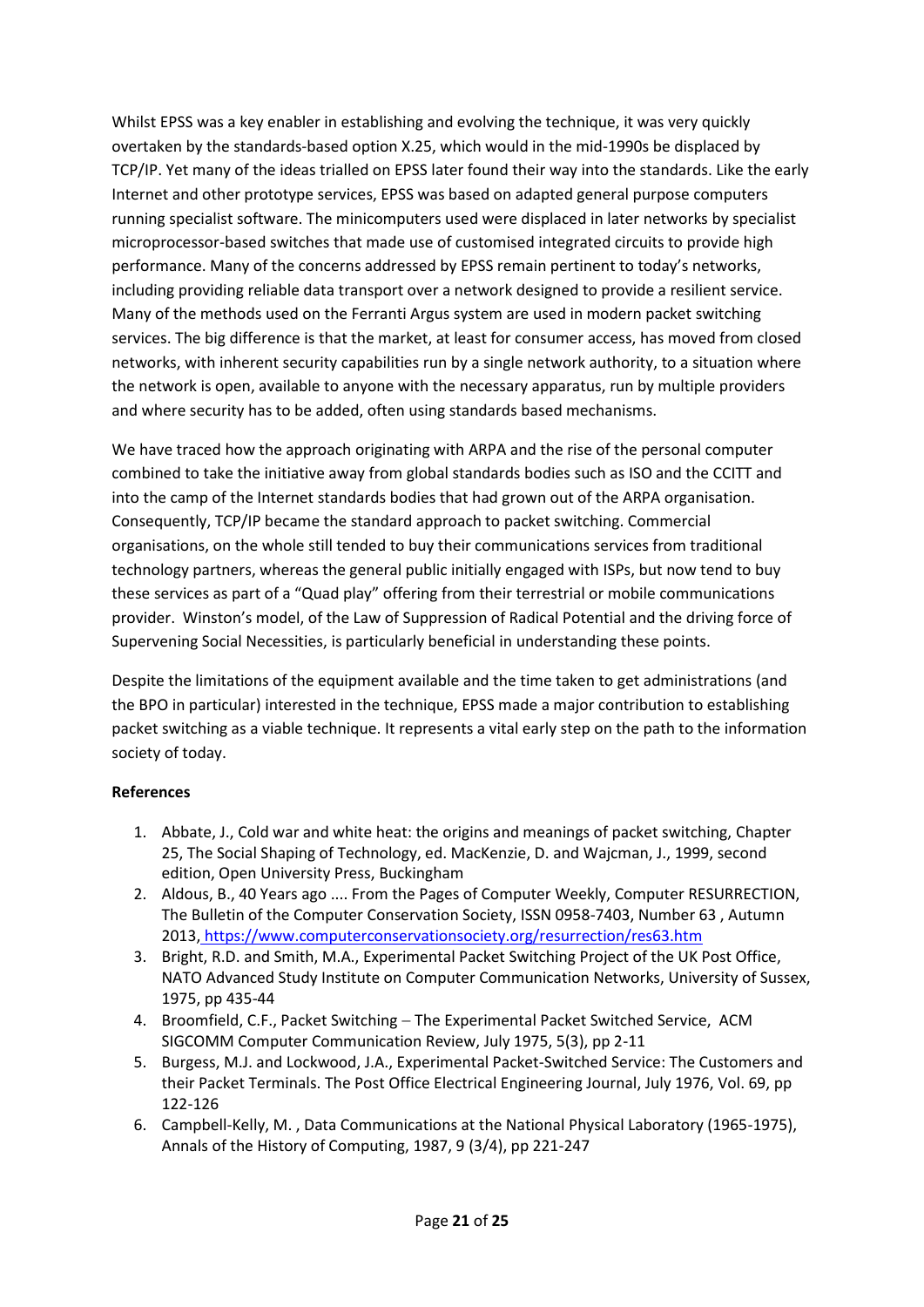- 7. Carr, C.S., Crocker, S.D. and Cerf, V.G., HOST-HOST communication protocol in the ARPA network. Proc. AFIPS, 1970 SJCC, Vol. 36, AFIPS Press, Montvale, N.J., pp 589-597
- 8. Cerf, G.C. and R.E. Kahn, A Protocol for Packet Network Intercommunication, IEEE Transactions on Communications, 1974, 22.5, pp 637-48.
- 9. Challinor, S., An introduction to IP networks, BT Technology Journal, July 2000, 18(3), pp 15-  $22$
- 10. Clarke, P. N., Packet and Circuit-Switched Data Networks, Ph.D. Thesis, 1982, Imperial College, London.
- 11. Computer Networks fetch a packet, New Scientist, 16 Feb 1978, Vol. 77, No. 1090, p 436
- 12. Crocker, S., Carr , S. and Cerf, V., New HOST-HOST Protocol, RFC33, 12 February 1970
- 13. Davies, D.W., An historical study of the beginnings of packet switching, The Computer Journal, 2001, 44(3), pp 152-162.
- 14. Després, D., X.25 Virtual Circuits TRANSPAC in France Pre-Internet Data Networking, IEEE Communications Magazine, 2010, 48 (11), pp 40-46
- 15. Dewis, I.G., The British Steel Corporation Network, Proceedings of the NATO Advanced Study Institute held at Bonas, France, August 28 - September 8, 1978, Ed K.G. Beauchamp, 1979, Springer, Berlin, pp 345-352
- 16. Edgerton, D.G., Science and the Nation: towards histories of twentieth century Britain, Inaugural lecture as Hans Reising Professor, Imperial College, London, 15th October 2002
- 17. Fetching a Packet from the US, New Scientist, 30 Nov 1978, Vol. 80, No. 1131, p 671
- 18. Feldman, R., EPSS Development, Proceedings of the NATO Advanced Study Institute held at Bonas, France, August 28 - September 8, 1978, edited by Beauchamp, K.G., Springer, pp 151- 155
- 19. Gardner, A.J. and Sandum, K.N., Experimental Packet-Switched Service: Routing of Packets, The Post Office Electrical Engineering Journal, Jan 1976, Vol. 68, pp 235-239
- 20. Hadley, D.E. and Medcraft, D.W.F., Experimental Packet-Switched Data-Transmission Service: Network Design and Implementation, July 1974, The Post Office Electrical Engineering Journal, Vol. 67, pp 88-94
- 21. Hauben. M. [and Hauben, R. , Behind the Net: The Untold History of the ARPANET and](file:///C:/Users/Edward.eas_hp_pc/Documents/EPSS/Hauben.%20M.%20and%20Hauben,%20R.%20,%20Behind%20the%20Net:%20The%20Untold%20History%20of%20the%20ARPANET%20and%20Computer%20Science%20(Chapter%207),%201998,%20https:/journals.uic.edu/ojs/index.php/fm/article/view/612/533)  [Computer Science \(Chapter 7\), 1998,](file:///C:/Users/Edward.eas_hp_pc/Documents/EPSS/Hauben.%20M.%20and%20Hauben,%20R.%20,%20Behind%20the%20Net:%20The%20Untold%20History%20of%20the%20ARPANET%20and%20Computer%20Science%20(Chapter%207),%201998,%20https:/journals.uic.edu/ojs/index.php/fm/article/view/612/533)  [https://journals.uic.edu/ojs/index.php/fm/article/view/612/533](file:///C:/Users/Edward.eas_hp_pc/Documents/EPSS/Hauben.%20M.%20and%20Hauben,%20R.%20,%20Behind%20the%20Net:%20The%20Untold%20History%20of%20the%20ARPANET%20and%20Computer%20Science%20(Chapter%207),%201998,%20https:/journals.uic.edu/ojs/index.php/fm/article/view/612/533)
- 22. Heart, F.E., Kahn, R.E. Ornstein, S.M., Crowther, W.R. and Walden, D.C. The interface message processor for the ARPA computer network, Proc. AFIPS 1970 SJCC, Vol. 36, AFIPS Press, Montvale, N.J., pp 551-567
- 23. Hura, G. S. and Singhal, M., Data and computer communications: networking and internetworking, 2001, CRC Press, Indianapolis.
- 24. Johnson, T., Electronic post for switching data, New Scientist, 13 May 1976, Vol. 70, No. 1000, pp 351-353
- 25. Keen, P.G.W and Mackintosh,R., The freedom Economy, 2001, McGraw-Hill, Berkeley, pp 30- 33
- 26. Kelly, P., Packet-Switched Data Communications Networks, The Post Office Electrical Engineering Journal, 1981, 74 (3), 216–19
- 27. Kelly, P.T.F., Computer Communications the early days 1966-1986, part 1, Journal of The Institute Of Telecommunications Professionals, 2010, 4(4), pp 30-39
- 28. Kelly, P.T.F., Computer Communications the early days 1966-1986, part 2, Journal of The Institute Of Telecommunications Professionals, 2011, 5(1), pp 54-61
- 29. Kelly, P.T.F., Computer Communications the early days 1966-1986, part 3, Journal of The Institute of Telecommunications Professionals, 2011, 5(2), pp 50-57.
- 30. Kelly, P.T.F. and Lee, E.J.B., The Telecommunication Network for Euronet, The Post Office Electrical Engineering Journal, 1978, Vol. 70, Part 4, pp. 208-216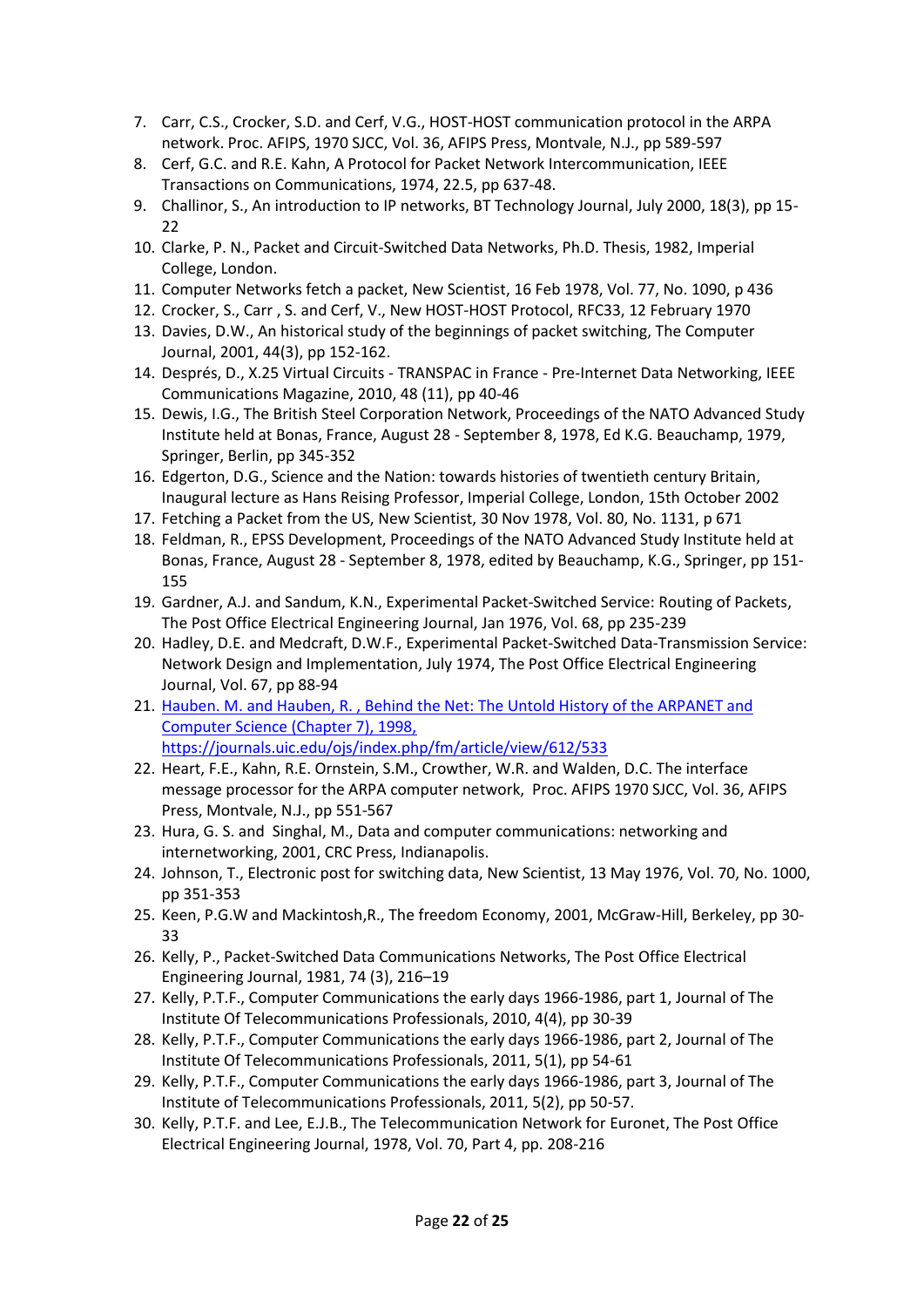- 31. Kirstein, P.T., Public Data Networks The Next Decade, Proceedings of a IIASA Conference on Computer Communications Networks, 1974, pp 1-24
- 32. Kirstein, P. T., "The early history of packet switching in the UK [History of Communications]," in IEEE Communications Magazine, 2009, 47(2), pp. 18-26.
- 33. Kuhn, T.S., The Structure of Scientific Revolutions, 50th Anniversary Edition, 2012, University of Chicago Press, Chicago.
- 34. Leiner, B. M., Cerf, V. G., Clark D. D., Kahn, R.E., Klienrock, L., Lynch, D. C., Postel, J., Roberts, L.G. and Wolff, S., A Brief History of the Internet, ACM SIGCOMM Computer Communication Review, 2009, 39(5), pp 22-31
- 35. Linge, N., The Archaeology of Communications' Digital Age, Industrial Archaeology Review, 2013, 35(1), pp 45-64
- 36. Marlow-Mann, P.D.G., Operational Experience and Evaluation of the British Post Office Experimental Packet-Switched Service. The Post Office Electrical Engineering Journal, Vol. 72, April 1979, pp 43-49
- 37. Marsh, P., Europe switches onto data networks, New Scientist, Vol. 80, No. 1126, 26 Oct 1978, p 281
- 38. Marsh, P. Post Office prepares to switch on data transmission, New Scientist, Vol. 79, No. 1115, 10 Aug 1978, p 387
- 39. Naughton, J., A Brief History of the Future A Brief History of the Future—The Origins of the Internet, 2000, Phoenix (London)
- 40. Neil, W., Spooner, M.J. and Wilson, E.J., Experimental Packet-Switched Service: Procedures and Protocols; Part 1 - Packet Formats, Facilities and Switching, The Post Office Electrical Engineering Journal, 1975, Vol. 67 , pp 232-239
- 41. Neil, W., Spooner, M.J. and Wilson, E.J., Experimental Packet-Switched Service: Procedures and Protocols; Part 2 - Transmission Procedures, The Post Office Electrical Engineering Journal, 1975, Vol. 68, pp 22-28
- 42. Neil, W., Spooner, M.J. and Wilson, E.J., Experimental Packet-Switched Service: Procedures and Protocols; Part 3 - Operation of Asynchronous Terminals, The Post Office Electrical Engineering Journal, 1975, Vol. 68, pp 110-117
- 43. Pearson, D J and Wilkin, D., Some Design Aspects of a Public Packet Switched Network, Second International Conference on Computer Communication, Stockholm, August 1974, paper T 2244, pp 199-213
- 44. [Pelkey, J.L., Interview of Donald Davies, Recorded May 27, 1988 London, England at](http://archive.computerhistory.org/resources/access/text/2017/11/102738594-05-01-acc.pdf)  [http://archive.computerhistory.org/resources/access/text/2017/11/102738594-05-01](http://archive.computerhistory.org/resources/access/text/2017/11/102738594-05-01-acc.pdf) [acc.pdf](http://archive.computerhistory.org/resources/access/text/2017/11/102738594-05-01-acc.pdf)
- 45. Roberts, L., The Evolution of Packet Switching, Proceedings of the IEEE, 1978, Vol. 66, No. 11, pp 1307-1313
- 46. Roberts, L.G., The Arpanet and computer networks, HPW '86: Proceedings of the ACM Conference on The history of personal workstations, January 1986, pp 51–58
- 47. Rutter, D. J., From Diversity to Convergence: British Computer Networks and the Internet, 1970-1995, Ph.D. Thesis, 2005, University of Warwick.
- 48. Rybczynski, A., Commercialization Of Packet Switching (1975–1985): A Canadian Perspective, IEEE Communications Magazine, December 2009, pp 27-31
- 49. Williams, M.B., Developments in Data Communications, The Post Office Electrical Engineers Journal, 1971, 64, pp 70–80
- 50. Winston, B., Media Technology and Society: A History: From the Telegraph to the Internet, 1998, Routledge, New York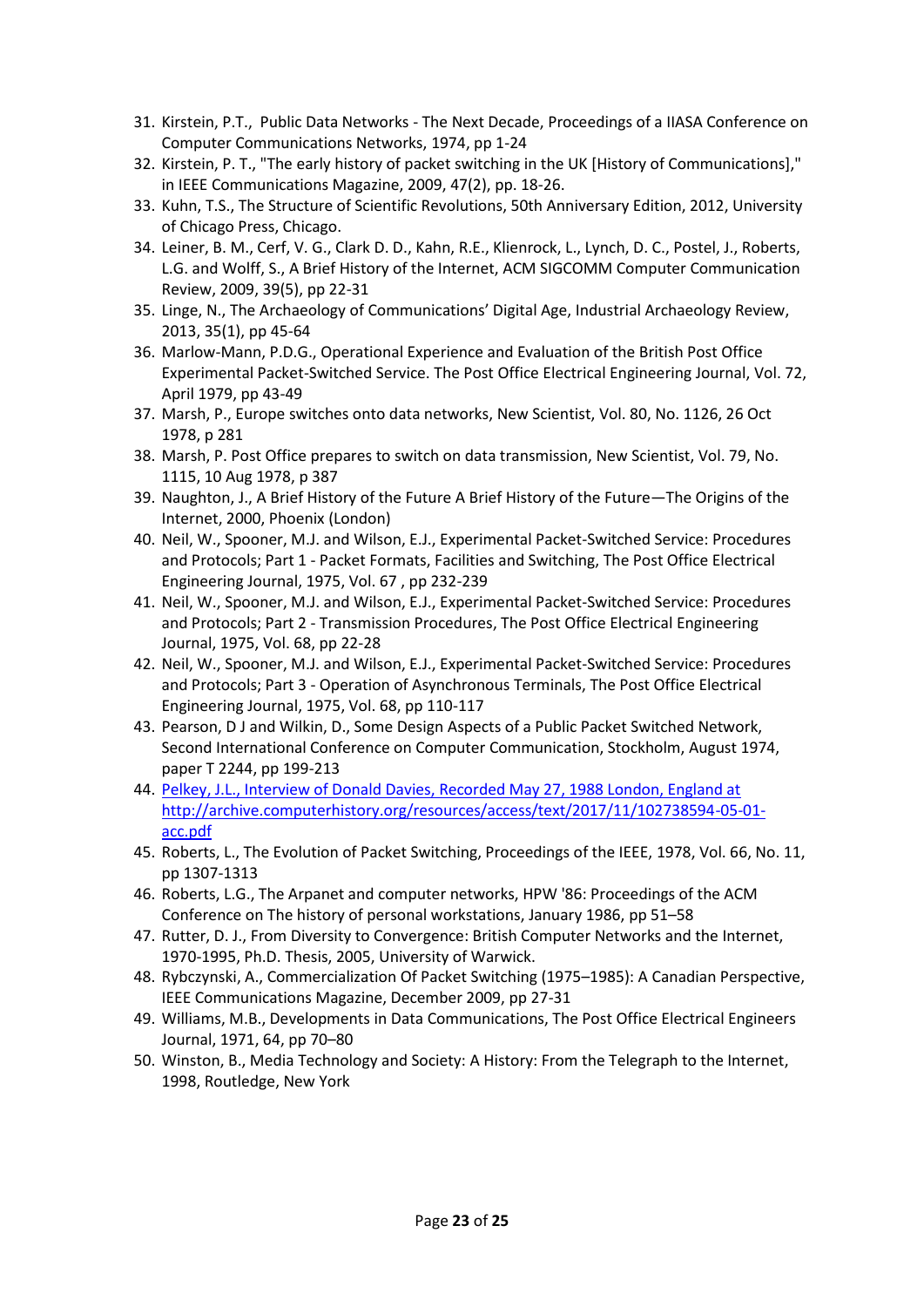#### **Glossary**

| <b>ARPANET</b>                  | Advanced Research Projects Agency (ARPA) network. ARPA<br>is part of the American Department of Defense |
|---------------------------------|---------------------------------------------------------------------------------------------------------|
| <b>BBN</b>                      | Bolt, Beranek and Newman Inc - a consultancy engaged to                                                 |
|                                 | develop and build ARPANET.                                                                              |
| <b>BPO-T</b>                    | <b>British Post Office (Telecommunications)</b>                                                         |
| <b>Bps</b>                      | Bits per second                                                                                         |
| <b>Carter Committee</b>         | Committee who reported on the post and                                                                  |
|                                 | telecommunications business to the UK government in                                                     |
|                                 | 1977                                                                                                    |
| <b>CCITT</b>                    | Comité Consultatif International Téléphonique et                                                        |
|                                 | Télégraphique - the international body responsible for                                                  |
|                                 | telecommunications standards                                                                            |
| <b>Circuit Switched network</b> | A network where an association makes exclusive use of a                                                 |
|                                 | portion of network capacity for the duration of the                                                     |
|                                 | association or call.                                                                                    |
| <b>CIX</b>                      | Commercial Internet eXchange                                                                            |
| <b>DCP</b>                      | Device Control Program                                                                                  |
| <b>EPSS</b>                     | <b>Experimental Packet Switched Service</b>                                                             |
| K bps                           | Kilobits per second.                                                                                    |
| Ferranti                        | UK electronics and defence company with a strong                                                        |
|                                 | tradition in computer development.                                                                      |
| <b>ISP</b>                      | <b>Internet Service Provider</b>                                                                        |
| M bps                           | Megabits per second.                                                                                    |
| <b>MCP</b>                      | Monitor and Control point                                                                               |
| <b>NCP</b>                      | Network Control Program                                                                                 |
| <b>NPL</b>                      | National Physical Laboratory                                                                            |
| <b>NSFNET</b>                   | Network funded by the US National Science Foundation                                                    |
|                                 | (NSF).                                                                                                  |
| Postmaster General              | Until 1969 UK government politician responsible for post                                                |
|                                 | and telecommunications.                                                                                 |
| <b>PIC</b>                      | <b>Processor Interconnection Channel</b>                                                                |
| <b>PLC</b>                      | Packet Line Card                                                                                        |
| <b>PSE</b>                      | Packet Switch Exchange                                                                                  |
| <b>PSU</b>                      | Packet Switching Unit                                                                                   |
| <b>RAND</b>                     | A not for profit policy think tank based in the United States                                           |
| <b>RCP</b>                      | Réseau à Commutation par Paquets, this was an early                                                     |
|                                 | French network.                                                                                         |
| System X                        | Digital switching platform deployed by BT starting in the                                               |
|                                 | 1980s, predominantly for voice traffic.                                                                 |
| TCP/IP                          | Transmission Control Protocol/ Internet Protocol                                                        |
| <b>TFX</b>                      | Fast multiplexor channel                                                                                |
| <b>VPT</b>                      | <b>Virtual Packet Terminal</b>                                                                          |
| <b>UCL</b>                      | University College London                                                                               |
| X.25                            | CCITT recommendation addressing packet switching                                                        |
|                                 | procedures.                                                                                             |